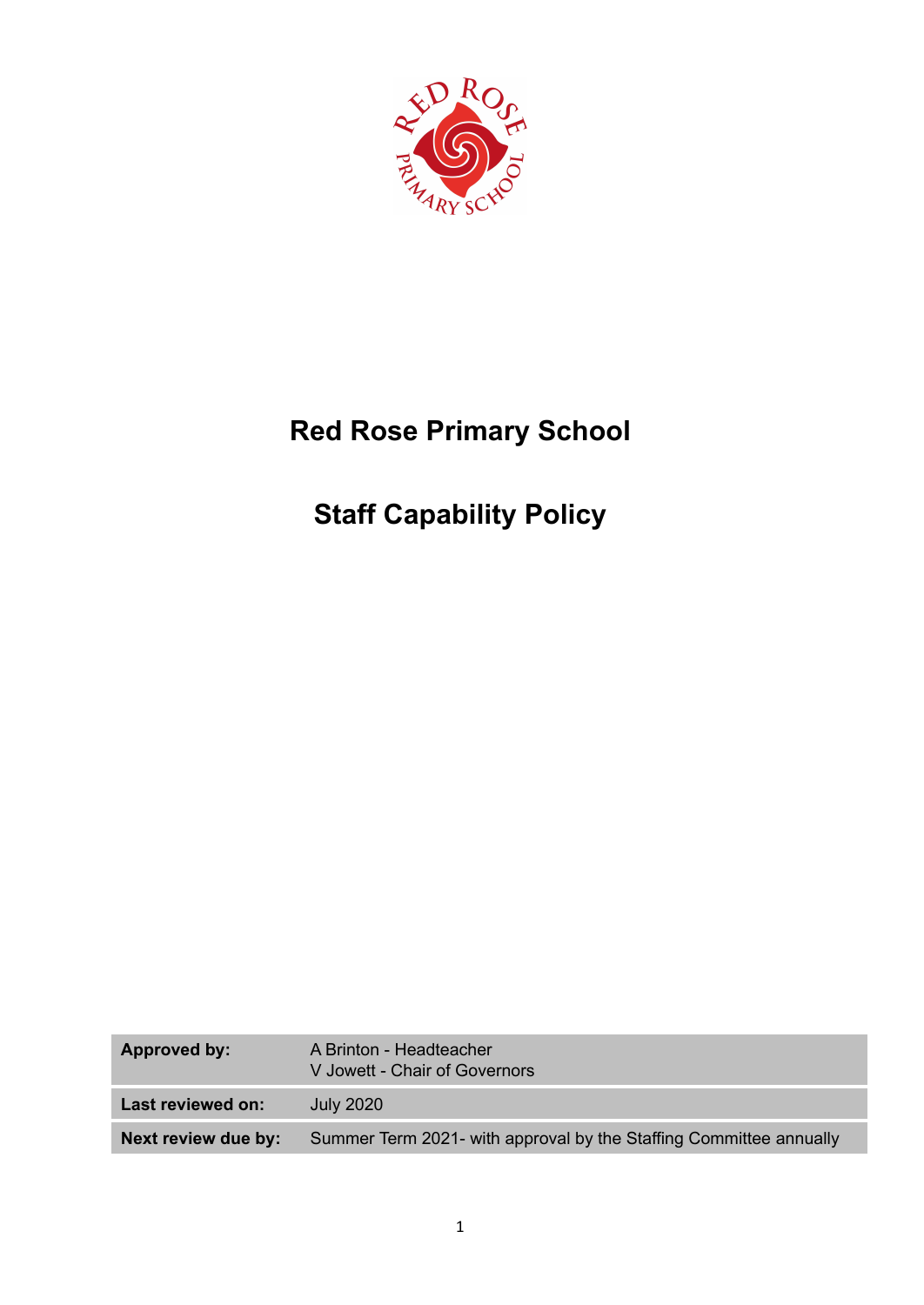

# **1. Policy Outline**

#### 1.1 What is the policy about?

The purpose of the policy is to provide a framework for managing performance where a teacher consistently fails to perform their duties to a professionally acceptable standard.

#### 1.2 Who does the policy apply to?

This policy and procedure only applies to Headteachers and teachers employed by the school whose performance has given serious concern which the appraisal process was unable to address.

The capability procedure for support staff in schools is part of the Schools Disciplinary Procedure.

#### 1.3 Scope of the policy

This policy sets out the framework that will apply when Headteachers and teachers performance falls below the level of competence that is expected of them. This policy will be used when serious concerns about a teacher's performance still remain following the appraisal process and will only be used when the appraisal process has been exhausted.

#### 1.4 Monitoring

This policy, procedure and toolkit will be covered as part of the Headteachers training and development programme.

Training can be provided to enable Headteachers / Chair of Governors to acquire or enhance their skills in handling performance matters.

#### 1.5 Support

It is recommended that teachers who are involved in a capability process are advised to contact their Trade Union Representative at the earliest opportunity so that the union can offer them appropriate advice, guidance and support. Support can also be sought from FirstAssist Telephone Counselling Service - telephone 0800 716017 (quoting scheme number 33679), if the school buys into this SLA.

#### **2. Procedure**

This procedure applies to Headteachers and teachers who consistently fail to perform to a professionally acceptable standard and whose performance there are serious concerns about that day to day management support and the appraisal process have been unable to address.

This capability procedure is not designed to be a punitive management process but is intended to encourage improvement in work performance at an early stage before a problem becomes unmanageable. The procedure allows for fair and consistent treatment of teaching staff and through cooperation of all involved, a positive outcome will be achieved.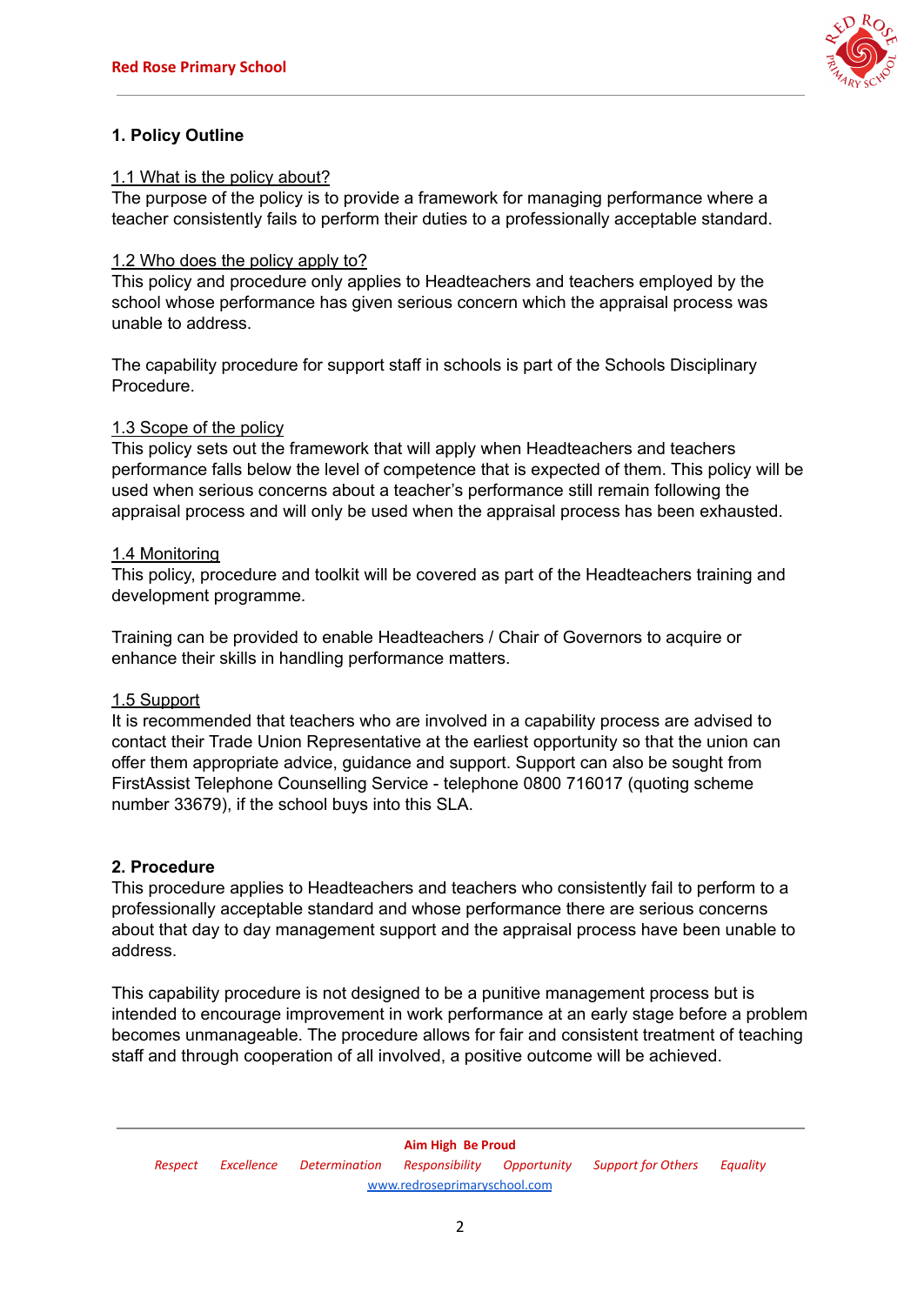

At each stage of this procedure, the timescale for the required improvement will be indicated after making an assessment of the problem.

Throughout the Schools Capability Policy, Procedure and Toolkit, 'Headteacher' may be substituted by an 'appropriate person', or if the Headteacher is the subject of the procedure 'Headteacher' may be substituted by the 'Chair of Governors' or 'nominated Governor'.

#### 2.1 Informal Capability Performance Meeting (with Headteacher)

Where a teacher does not meet objectives set through the appraisal process they will then be invited to meet with the Headteacher to discuss the concerns. (See the additional information in section 2.8 of the procedure)

The Headteacher should arrange an informal performance meeting with the teacher to discuss the concerns giving at least 5 school days' notice in writing and the notification will give details of the time and place of the meeting. Whilst there is no automatic right to representation at this meeting, the teacher will be afforded the opportunity to be accompanied at this meeting by a Trade Union representative or work colleague. (see toolkit letter 4.1)

The following areas should be discussed with the teacher as part of their ongoing supportive action plan:

- Explain to the teacher which area(s) of their performance is causing concern i.e. is it teaching or leadership.
- Ensure the teacher is aware of the required level of performance.
- Identify if there are any reasons why the performance is causing concern e.g. domestic difficulties or health issues as it may be necessary to deal with this under the appropriate procedure.
- Explain and agree the improvements that need to be made within the teacher's performance.
- Set a reasonable period within which the teacher should achieve the improved performance. Maximum timescale should be no more than 4 school weeks. However, under justified exceptional circumstances and only with the agreement of both parties can the time scale be extended.
- Explain what remedial action needs to be taken and agree an action plan and timescale of support with clear and achievable success criteria.
- Set a date for the informal capability performance review meeting. This should take place as soon as possible after the end of the review period.
- Explain and clarify the implications for the teacher if improvement is not achieved i.e. that the process will move into the formal stage of the procedure.
- A written record of the meeting and the agreed outcomes and actions should be kept and a copy given to the teacher (see toolkit letter 4.2).
- During the review period the teacher's performance should be monitored and the teacher should be supported and kept informed of their progress.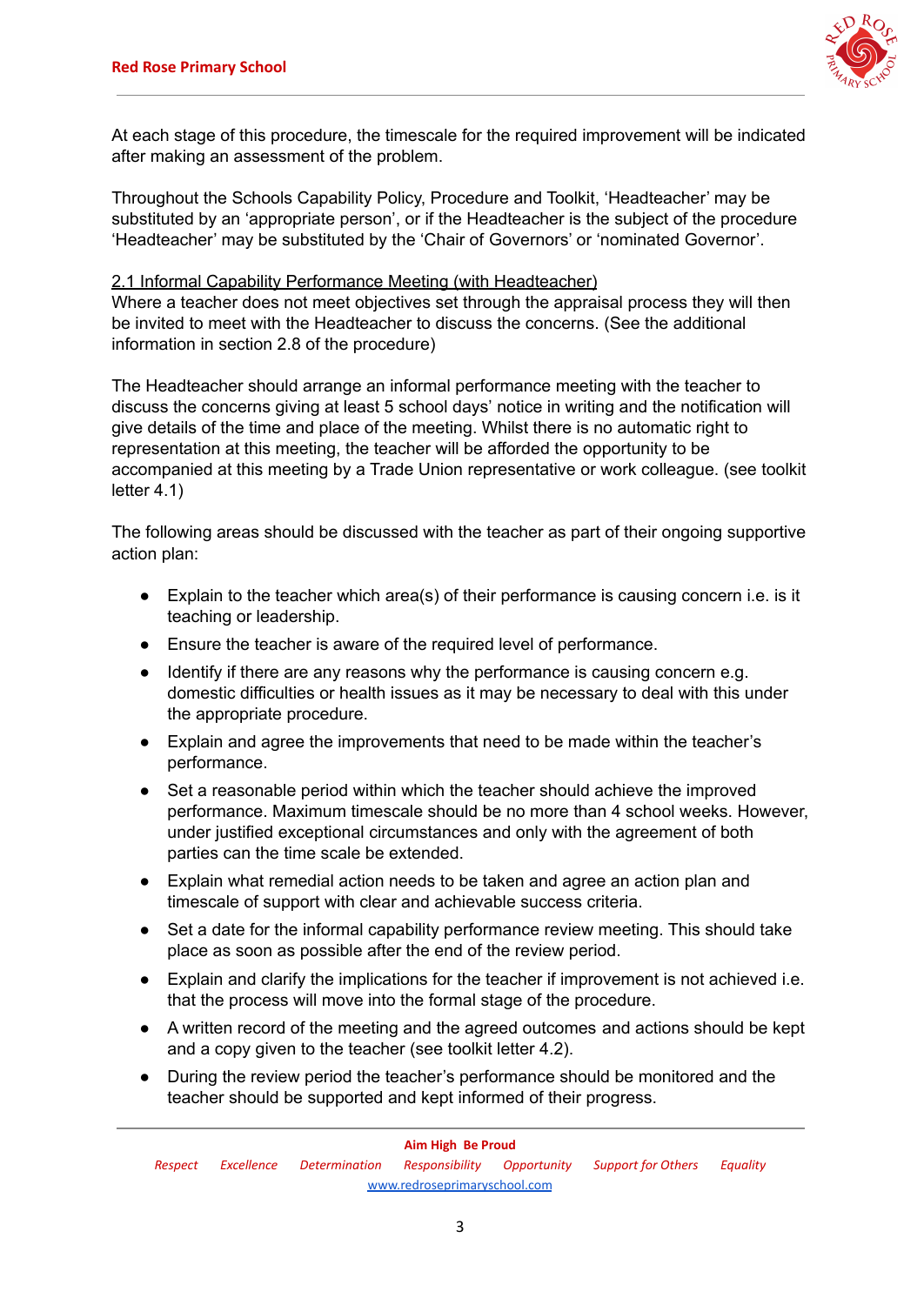

The Headteacher should also consider the following areas of support where appropriate:

- In house training
- Help with planning and content of work and any follow up
- Observation by the teacher of good practice
- Observation of the teacher's work by someone not involved in the process (this could be someone from the school or where appropriate other external support e.g. Local Authority) and after the observation prompt constructive feedback given
- Team teaching with an experienced teacher
- Visits to other schools or workplaces.

A template Supportive Action Plan is included in this toolkit (see toolkit 4.3). This is intended only as an example of a written action plan and can be amended as appropriate to ensure it meets the school's requirements.

At the end of the informal capability performance review period (usual timescale of 4 school weeks from the first meeting) a review meeting should be held to consider the situation.

When the required improvement has been made, the teacher should be told of this and encouraged to maintain the improvement. The teacher's performance will once again be monitored via the appraisal process.

If the action plan has not been met satisfactorily, the formal capability procedure will be invoked and the teacher will be advised as appropriate.

Where a teacher raises a grievance during the capability procedure the capability procedure may be temporarily suspended in order to deal with the grievance. Where the grievance and capability cases are related it may be appropriate to agree to deal with both issues concurrently.

## 2.2 Formal Capability Performance Meeting (with Headteacher)

Where a teacher fails to meet targets set at the Informal Capability Performance meeting they will then be invited to meet with the Headteacher to discuss the concerns.

At least 5 school days' notice will be given in writing and the notification will give details of the time and place of the meeting and will advise the teacher of their right to be accompanied by a Trade Union representative or work colleague (see toolkit letter 4.4). The teacher must make all reasonable efforts to attend the hearing. If the teacher's chosen representative is not available on the original date for the hearing, the teacher has the right to one postponement. This should normally be within 5 school days of the original date. This time limit can be extended but only in justifiable and exceptional circumstances with the agreement of all parties.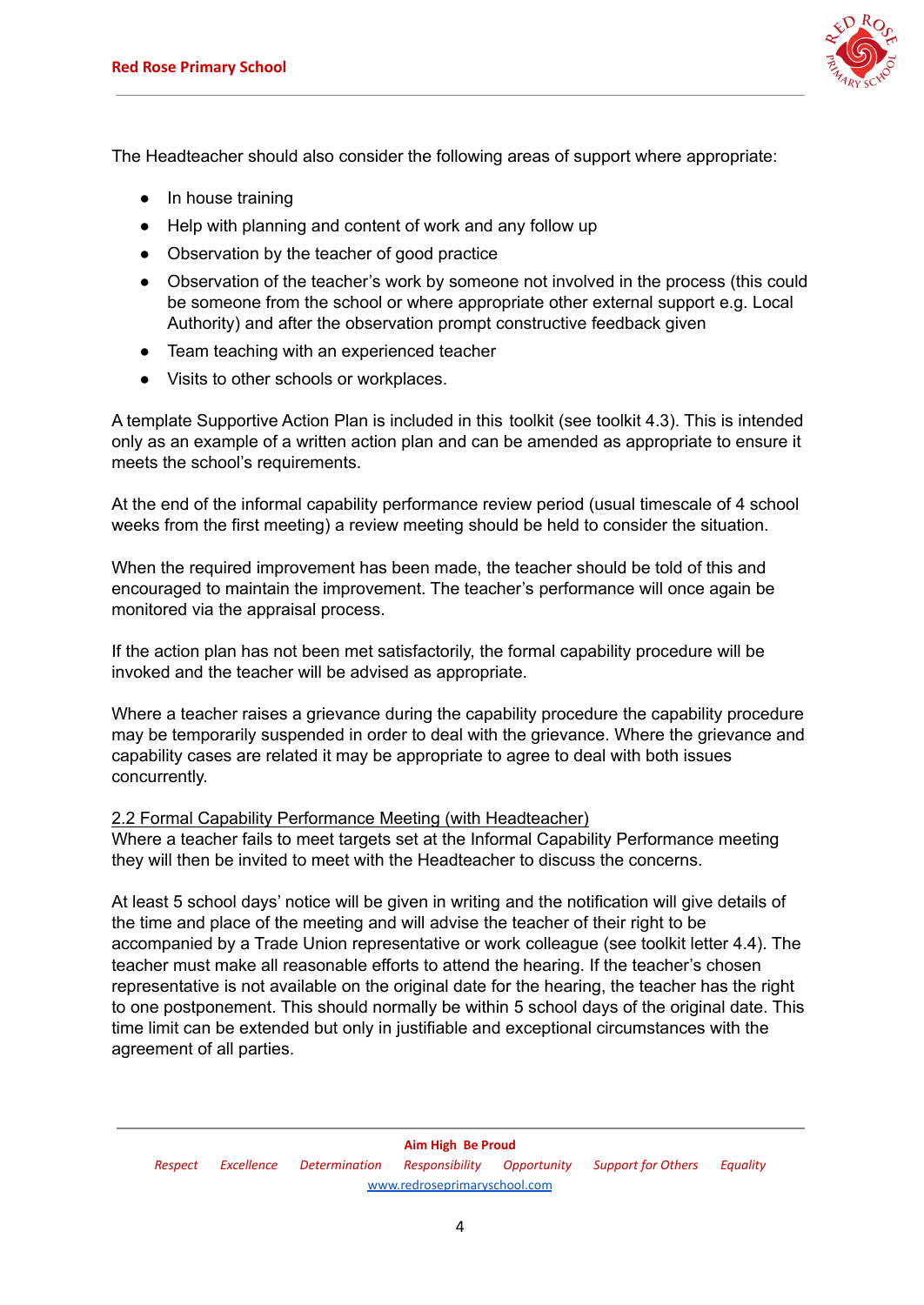

The following areas should be discussed once again with the teacher as part of their ongoing supportive action plan:

- Explain to the teacher which area(s) of their performance are causing concerns, i.e. which of the standards expected of teachers are not being met.
- Ensure the teacher is aware of the required level of performance.
- Identify if there are any reasons why the performance is causing concern e.g. domestic difficulties or health issues.
- Explain and agree the improvements that need to be made within the teacher's performance. (Maximum timescale should be no more than 6 school weeks. However under justified exceptional circumstances and only with the agreement of both parties can the time scale be extended).
- Explain what remedial action needs to be taken and agree an action plan of support with clear and achievable success criteria.
- Set a reasonable period within which the teacher should achieve the improved performance.
- Set a date for an interim performance review meeting.
- Explain and clarify the implications for the teacher if improvement is not achieved.
- A written record of the agreed outcomes and actions should be kept and a copy given to the teacher.
- During the review period the teacher's performance should be monitored and the teacher should be supported and kept informed of their progress. (see toolkit letter 4.5)

The Headteacher should also consider the following areas of support where appropriate:

- In house training
- Help with planning and content of work and any follow up
- Observation by the teacher of good practice
- Observation of the teacher's work by someone not involved in the process (this could be someone from the school or where appropriate other external support e.g. Local Authority) and after the observation prompt constructive feedback given
- Team teaching with an experienced teacher
- Visits to other schools or workplaces.

#### 2.3 Formal Capability Performance Review Meeting (with Headteacher)

At the end of the review period (maximum timescale of 6 weeks from formal capability performance meeting) a formal capability performance review meeting should be held to consider the situation. (see toolkit letter 4.6)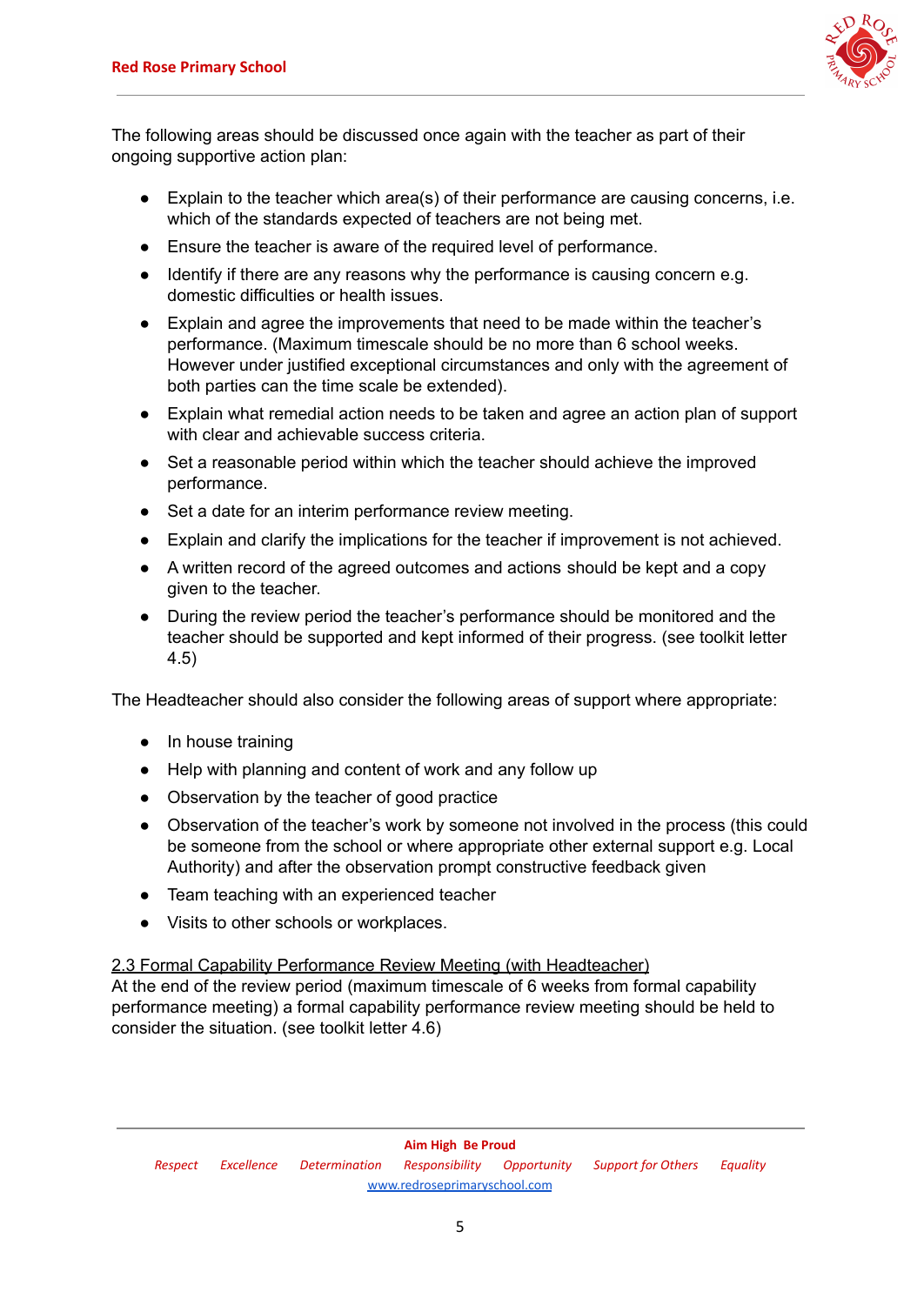

If the required improvement has been made, the teacher should be told of this and encouraged in writing to maintain the improvement. (see toolkit letter 4.7) The teacher's performance will once again be monitored via the appraisal process.

If the action plan has not been met satisfactorily, the Head Teacher will determine whether to extend the period of the formal capability performance review (see toolkit letter 4.8) or to convene a performance hearing. (see toolkit letter 4.9) Either decision must be confirmed in writing to the teacher.

If it becomes apparent at this stage that the poor performance is caused, not by capability, but by a lack of willingness to carry out reasonable duties which is a conduct issue, then the school's formal disciplinary procedure should be invoked (see School's Disciplinary Procedure).

## 2.4 Performance Hearing (with Headteacher)

At least 10 school days' notice in writing of the time, date and place of the hearing shall be given to the teacher. (see toolkit letter 4.10) The teacher must make all reasonable efforts to attend the hearing. If the teacher's chosen representative is not available on the original date for the hearing, the teacher has the right to have one postponement. This should normally be within 5 school days of the original date. This time limit can be extended by mutual agreement but only in exceptional circumstances and with the agreement of all parties. The teacher should also be offered one alternative date if they are unable to attend due to unforeseen circumstances, such as illness.

The procedure to be followed at the Performance Hearing is included in the toolkit. (see toolkit procedure 5).

At the same time as the notice of the hearing is sent, the teacher shall be:

- Informed in writing of the nature of the concern(s) regarding their lack of capability and will be given copies of all documentation previously shared with the teacher in the form of a report documenting the evidence gathered.
- Sent two copies of all documents to be considered at the hearing, the second copy being provided for the use of the teacher's representative.
- Informed them that they have the right to submit a written statement prior to the hearing and that this will need to be received in sufficient time to allow the Head teacher/Clerk to the Committee to circulate to all parties.
- Asked to acknowledge receipt of the letter and say whether he/she will attend the hearing, accompanied or otherwise.

The Headteacher may determine that an appropriate formal warning needs to be issued. N.B. A teacher will not be dismissed at this stage of the procedure.

When a formal warning is issued the length of the review period will be no more than the duration of 1 term. In cases of particularly serious concern, or where the education of children is in jeopardy, consideration needs to be given as to the appropriate level of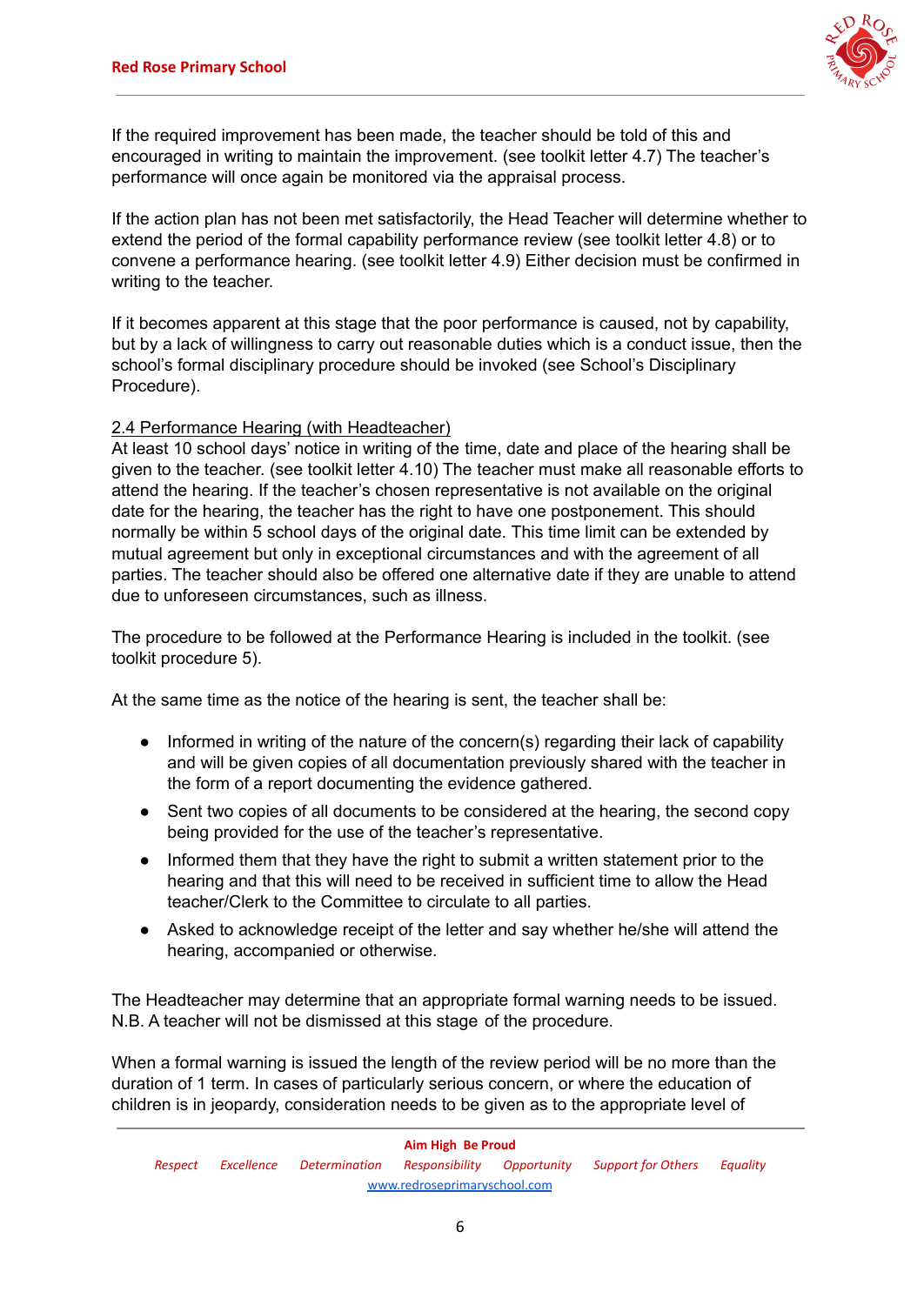

warning i.e. final written warning and this will invoke a review period not exceeding 4 weeks. However, under justified exceptional circumstances and only with the agreement of both parties the timescale can be extended.

A written record of the agreed outcomes and actions should be kept and a copy given to the teacher (see toolkit letter 4.11).

Formal warnings will remain on record in accordance with the following timescale:

- Written warning: 12 months after the issue of the warning.
- Final written warning: 18 months after the issue of the warning

Where a formal warning is issued, the teacher will have the right of appeal against this decision to the Appeals Committee of the Governing Body (see toolkit procedure 7). Appeals should be lodged within 10 school days of the warning being issued.

If an employee's performance improves leading to a return to the appraisal process, any subsequent poor performance within the live warning period will result in the capability process recommencing at the formal stage.

#### 2.5 Performance Review Meeting (with Headteacher)

At least 10 school days' notice in writing of the time, date and place of the meeting shall be given to the teacher (see toolkit letter 4.12). The Headteacher meets with the teacher at the end of the review period which was noted at the performance hearing.

If the required improvement has been made, the teacher should be told of this and encouraged in writing to maintain the improvement (see toolkit letter 4.13). The teacher's performance will once again be monitored via the appraisal process.

If satisfactory improvement has not been made, the Headteacher will either hold another Performance Hearing (depending on how serious the performance issues are and/or the level of warning issued) or will need to refer the matter to the appropriate Committee of the Governing Body for a Final Performance Hearing (see toolkit letter 4.14). The Headteacher will prepare a report to be presented at the hearing.

#### 2.6 Final Performance Hearing (with a Committee of Governors)

At least 10 school days' notice in writing of the time, date and place of the hearing shall be given to the teacher (see toolkit letter 4.15). The teacher must make all reasonable efforts to attend the hearing. If the teacher's chosen representative is not available on the original date for the hearing, the teacher has the right to have one postponement. This should normally be within 5 school days of the original date. This time limit can be extended but only in justifiable and exceptional circumstances with the agreement of all parties. The teacher should also be offered one alternative date if they are unable to attend due to unforeseen circumstances, such as illness.

If the teacher fails to attend the hearing and a valid reason is not provided, then the Committee of Governors will decide whether to proceed in their absence or provide an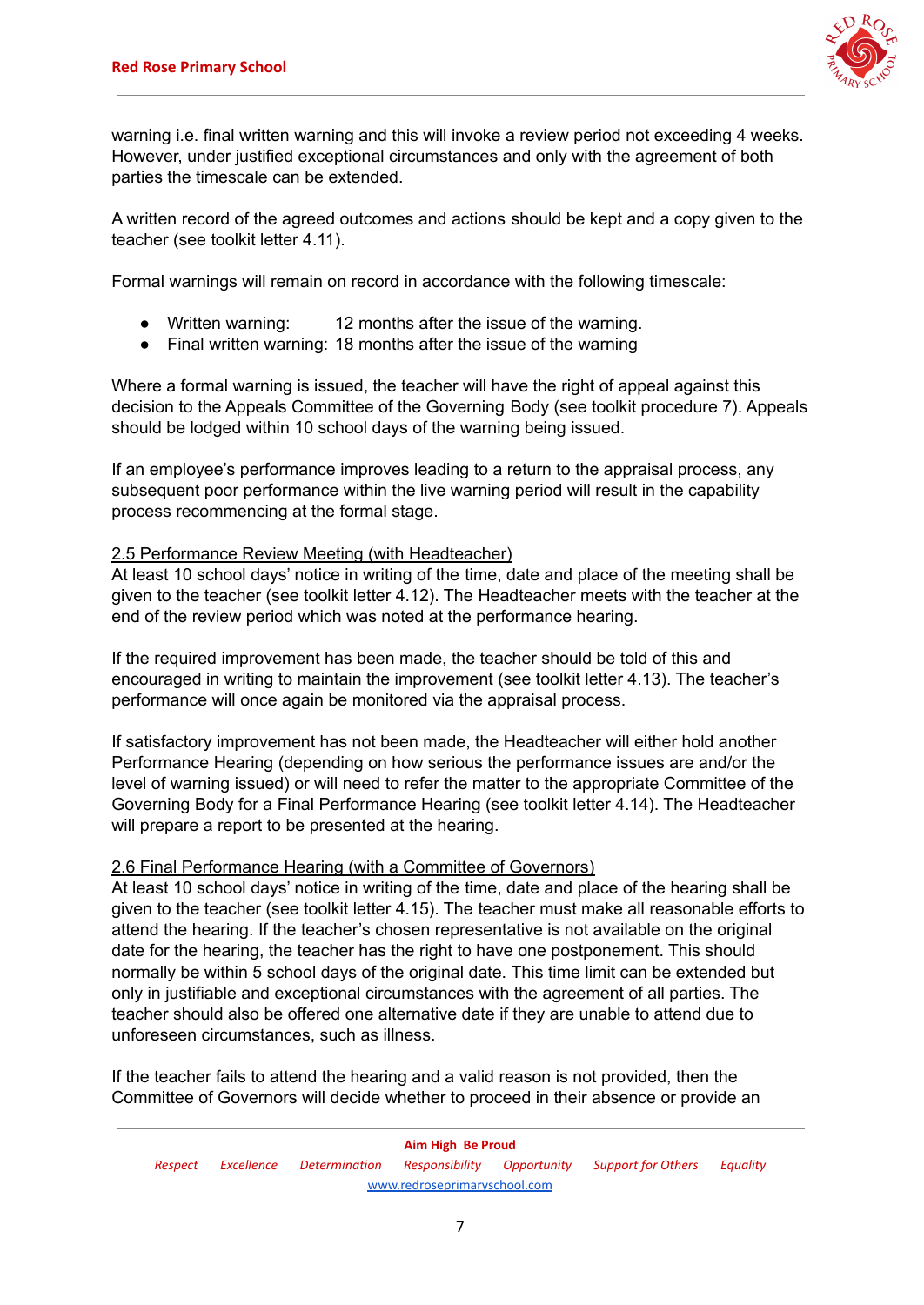

alternative date. If an alternative date is provided, the teacher should be advised that if he/she fails to turn up without a valid reason then the hearing will proceed and decisions taken in their absence.

The procedure to be followed at the Final Performance Hearing is included in the toolkit (see toolkit procedure 6).

A representative from Human Resources must attend the Final Performance Hearing. At the same time as the notice of the hearing is sent, the teacher shall be:

- Informed in writing of the nature of the concern(s) regarding their lack of capability and will be given copies of all documentation previously shared with the teacher in the form of a report documenting the evidence gathered.
- Sent two copies of all documents to be considered at the hearing, the second copy being provided for the use of the teacher's representative.
- Informed them that they have the right to submit a written statement prior to the hearing and that this will need to be received in sufficient time to allow the Head Teacher to circulate to all parties.
- Asked to acknowledge receipt of the letter and say whether he/she will attend the hearing, accompanied or otherwise.

At the hearing the appropriate committee of the Governing Body may determine one or more of the following:

- The matter is referred back to the Headteacher for further actions, together with any other recommendations the Committee may wish to make.
- The teacher is dismissed with contractual notice on grounds of poor performance, subject to the right of appeal to the Appeals Committee of the Governing Body.

Where possible, once a decision is reached at the Final Performance Hearing, the teacher will be given oral notification of the decision and the reasons for the conclusion of the hearing. This will then be confirmed in writing by the clerk to the Committee and sent by recorded delivery within 5 school days (see toolkit letter 4.16).

Appeals against the decision to terminate employment are heard by the relevant Appeals Panel of the governing body. The Appeals Committee has the power to uphold or overturn a dismissal decision. Appeals should be lodged within 10 school days of receipt of the letter confirming the dismissal and should clearly state the grounds for appeal.

## 2.7 Appeal Hearing with Appeals Committee of the Governing Body

At least 10 school days' notice in writing of the time, date and place of the Appeal Hearing shall be given to the teacher. (see toolkit letter 4.17). The teacher must make all reasonable efforts to attend the Appeal Hearing. If the teacher's chosen representative is not available on the original date for the Appeal Hearing, the teacher has the right to have one postponement. This should normally be within 5 school days of the original date. This time limit can be extended by mutual agreement but only in exceptional circumstances. The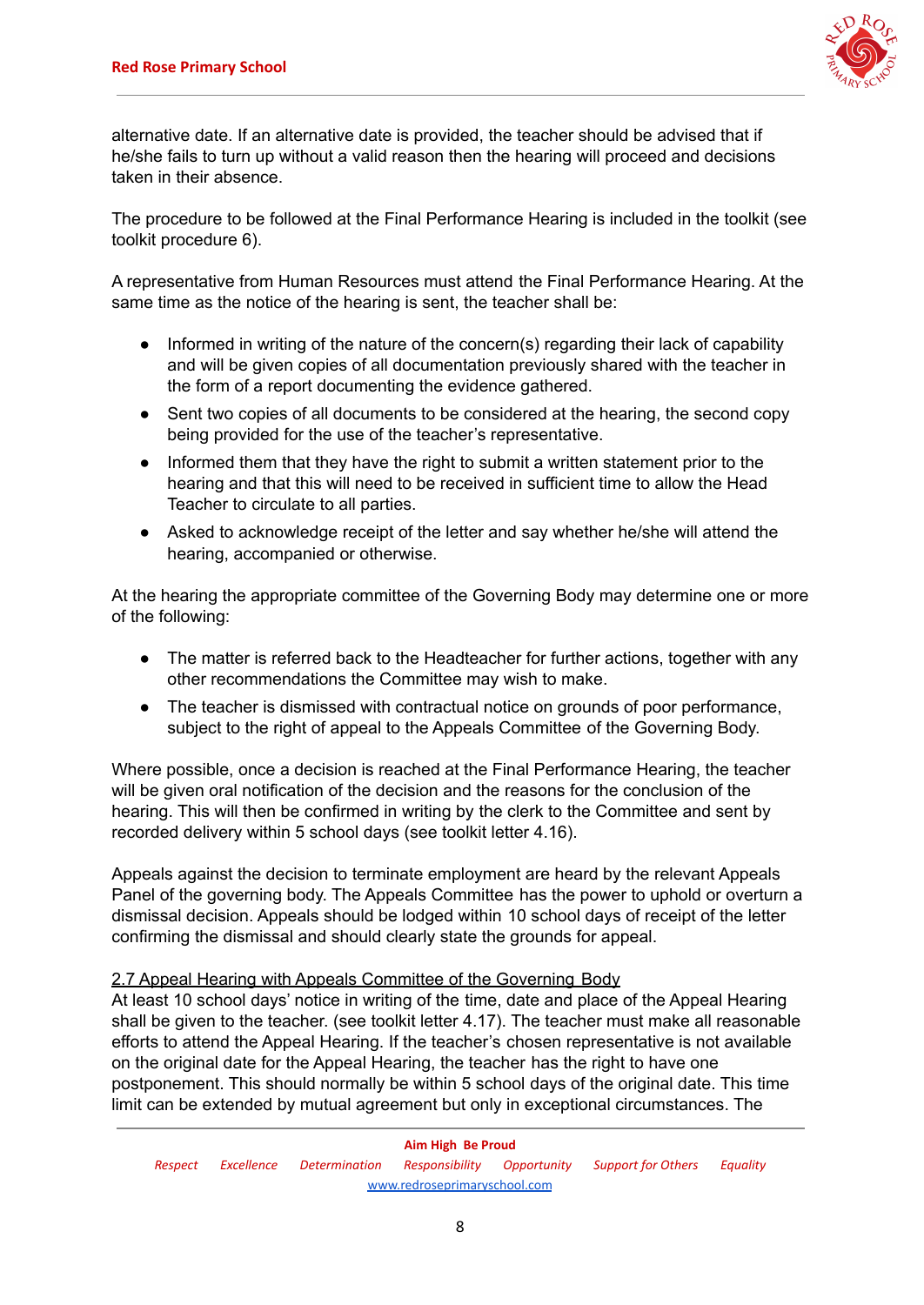

teacher should also be offered one alternative date if they are unable to attend due to unforeseen circumstances, such as illness.

If the teacher fails to attend the Appeal Hearing and a valid reason is not provided, then the Committee will decide whether to proceed in their absence or provide an alternative date. If an alternative date is provided, the teacher should be advised that if he/she fails to turn up without a valid reason then the hearing will proceed and decisions taken in their absence.

The procedure to be followed at the Appeal Hearing is included in the toolkit (see toolkit procedure 7).

A representative from Human Resources must attend the Appeal Hearing.

Where possible, once a decision is reached at the Appeal Hearing, the teacher will be given oral notification of the decision and the reasons for the conclusion of the hearing. This will then be confirmed in writing and sent by recorded delivery within 5 school days.

The decision made at this stage is final and concludes the Schools Capability Procedure for Teaching Staff.

#### 2.8 Additional Information

The Governing Body is committed to ensuring consistency of treatment and fairness and will abide by all relevant equality legislation.

Any sickness absence will be managed in accordance with the School's Sickness Absence procedure.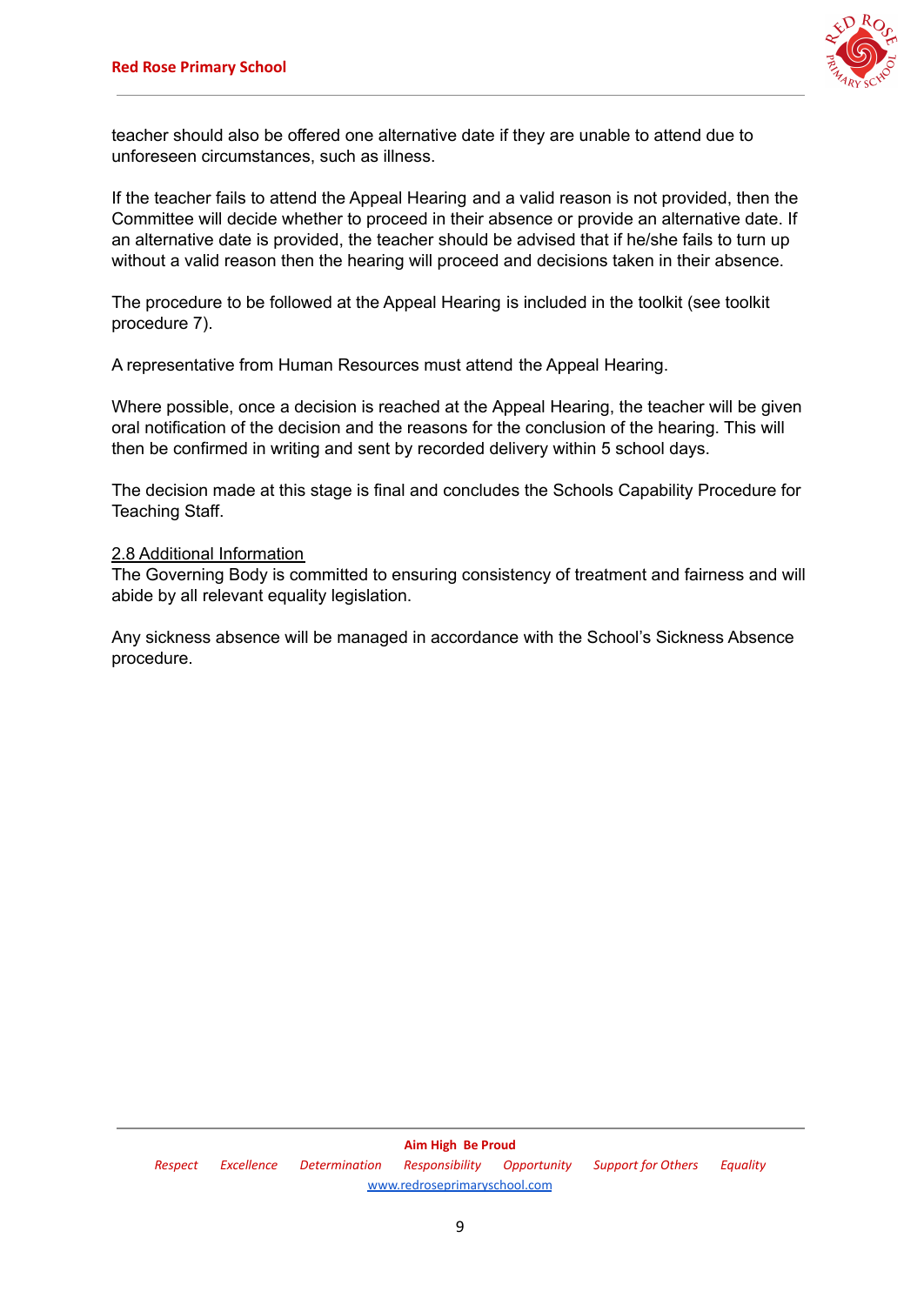

## **3. Flowchart**



**Aim High Be Proud** *Respect Excellence Determination Responsibility Opportunity Support for Others Equality* [www.redroseprimaryschool.com](http://www.redroseprimaryschool.com)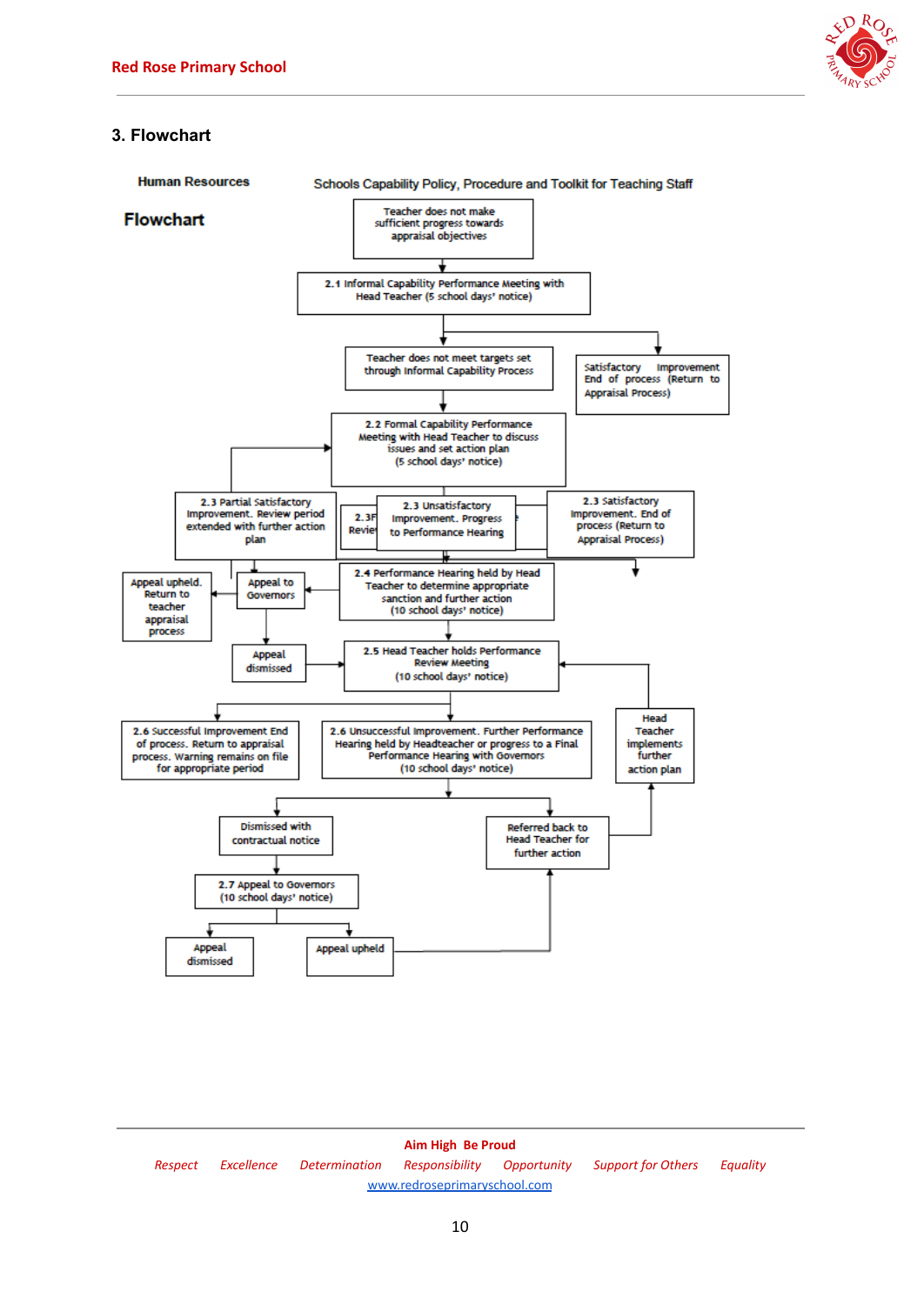

# **4. Toolkit**

4.1 Invitation Letter to Attend Informal Capability Performance Meeting

Contact tel. no. E-mail *(DATE)*

## **Strictly Personal and Confidential**

*(NAME) (ADDRESS)*

Dear *(NAME)*

To enable us to consider the concerns in relation to your performance, I am arranging an Informal Capability Performance meeting to discuss this with you on ………………… *(DATE)* at ………..*(TIME)* at ………………………*(VENUE).* The meeting will explore any ways that we may be able to support you and also how best we can address the situation in the future.

Whilst there is no automatic right to representation at this meeting you are afforded the opportunity to be accompanied at this meeting by a Trade Union representative or work colleague

In addition if you have any special requirements, which you would wish to be met to enable you to attend this meeting, then please advise me upon receipt of this letter.

If you are unsure about any of the above or if I can assist you with any further information please don't hesitate to contact me.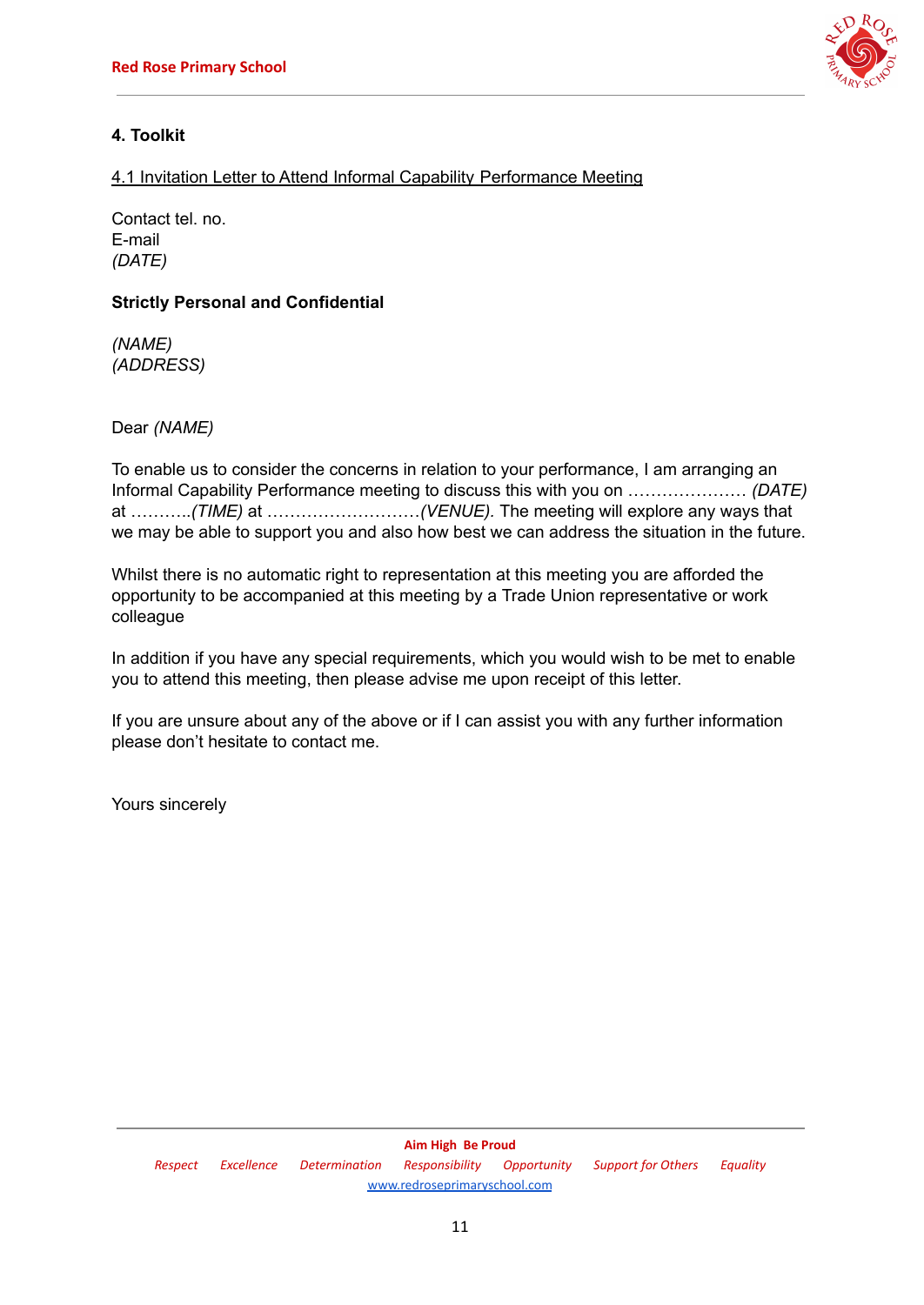

# 4.2 Outcome Letter Following Informal Capability Performance Meeting

Contact tel. no. E-mail *(DATE)*

## **Strictly Personal and Confidential**

*(NAME) (ADDRESS)*

Dear *(NAME)*

I refer to the Informal Capability Performance meeting you attended on ……………..*(DATE)* accompanied by ………………………………*(INSERT NAME)* at which we discussed the following aspects of your performance under the Schools Capability Procedure, a copy of which has been provided to you.

*List areas of work performance discussed*

Following the meeting and having given full consideration to the points you raised, I now enclose the completed version of the Supportive Action Plan. Please read this thoroughly and let me know if you have any queries.

I have scheduled an informal capability performance review meeting which will take place on …………………………….*(DATE*- *max timescale no more than 4 weeks*) at …………………*(TIME)* at ……………………………*(VENUE).*

May I remind you that if you have any concerns at any point during this process then please let me know immediately and I will discuss them with you at my earliest opportunity.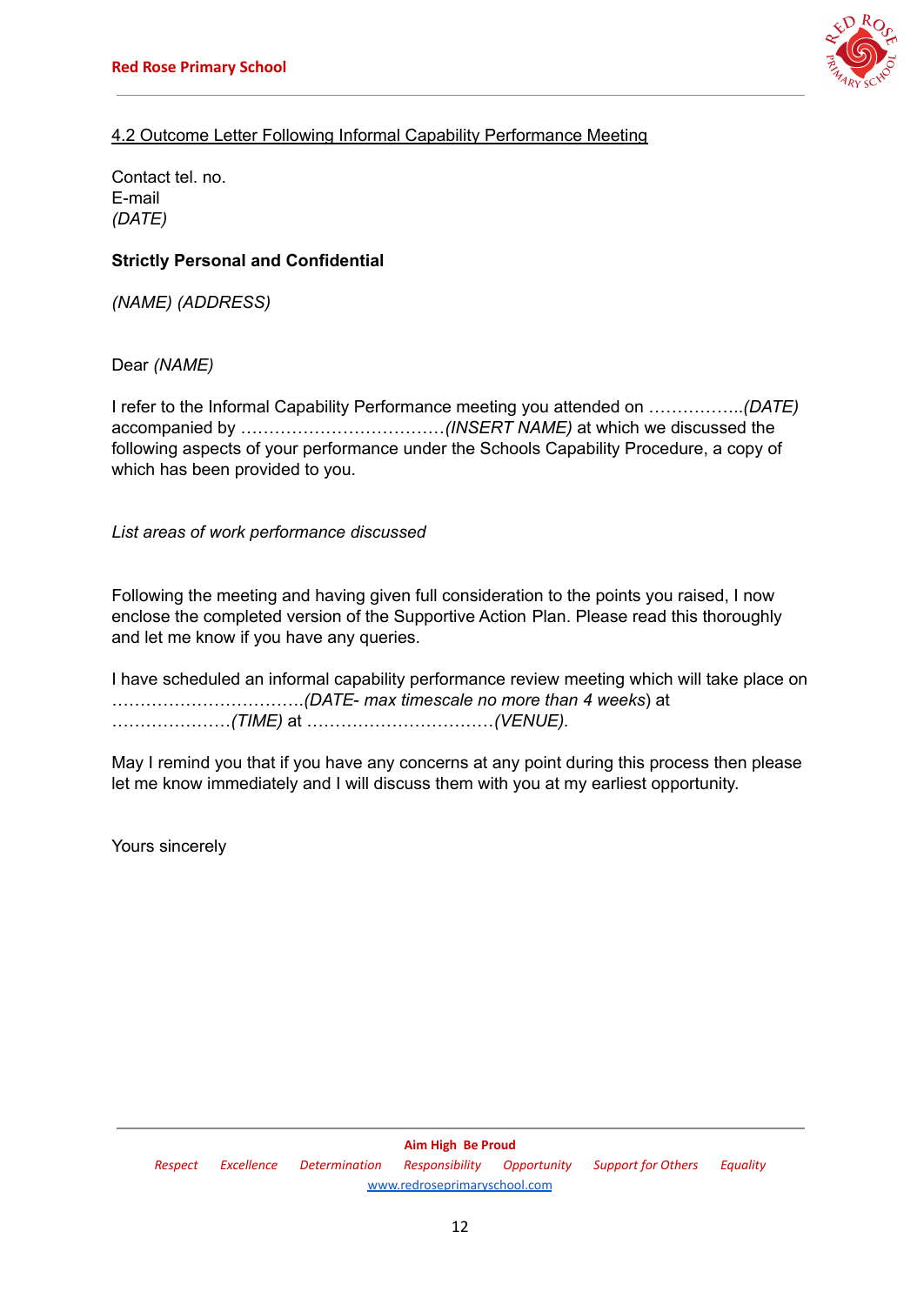

# 4.3 Template Supportive Action Plan

## **Template Supportive Action Plan**

**Employee:** .................................................... **Job Title**: ................................................

**Areas for improvement:**

*(include details of the performance concerns and areas for improvement, linked to appraisal objectives wherever possible) e.g.*

**School**: ......................................................... **Review period:** .....................................

# **A. Failing to meet performance management objective 1 – 'To ensure a class approach to teaching independent and creative writing'**

- i) Failing to ensure that lessons observed in Literacy are at least good;
- ii) Failing to provide pupils with a wide range of opportunities to develop their writing and to write at length, etc.
- **B. etc.**

| <b>Areas for improvement</b> | <b>Action/outcome required</b> | <b>Support</b><br>provided | How will this be<br>measured/monitored<br>& by whom | <b>Review</b><br><b>Outcomes</b> |
|------------------------------|--------------------------------|----------------------------|-----------------------------------------------------|----------------------------------|
| A <sub>i</sub>               |                                |                            |                                                     |                                  |
| A ii)                        |                                |                            |                                                     |                                  |

*(insert new rows in table as required)*

| B <sub>i</sub> |  |  |
|----------------|--|--|
|                |  |  |
|                |  |  |

**Aim High Be Proud** *Respect Excellence Determination Responsibility Opportunity Support for Others Equality* [www.redroseprimaryschool.com](http://www.redroseprimaryschool.com)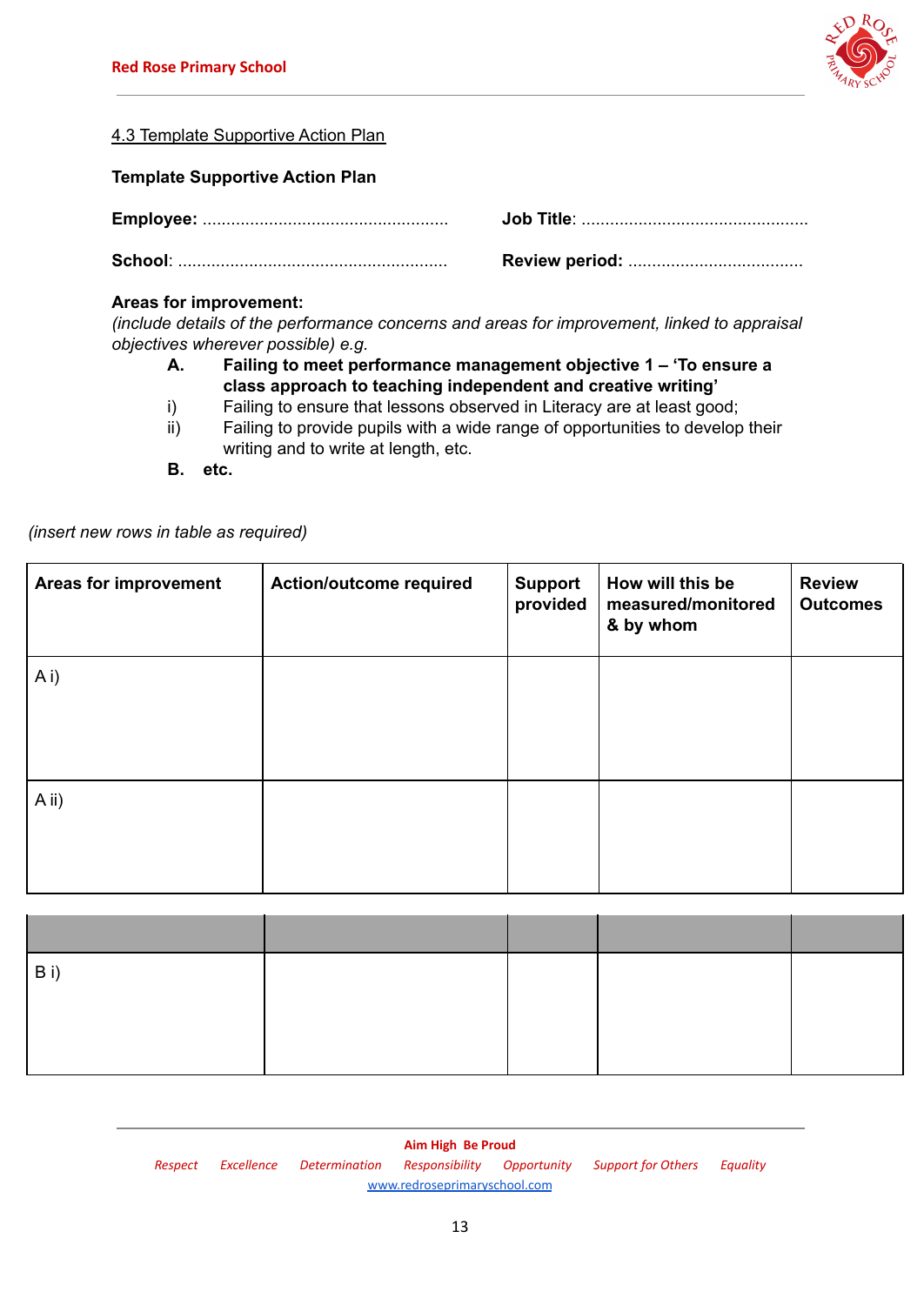

| B ii)   |  |  |
|---------|--|--|
|         |  |  |
|         |  |  |
| $C$ i)  |  |  |
|         |  |  |
| $C$ ii) |  |  |
|         |  |  |

**Aim High Be Proud** *Respect Excellence Determination Responsibility Opportunity Support for Others Equality* [www.redroseprimaryschool.com](http://www.redroseprimaryschool.com)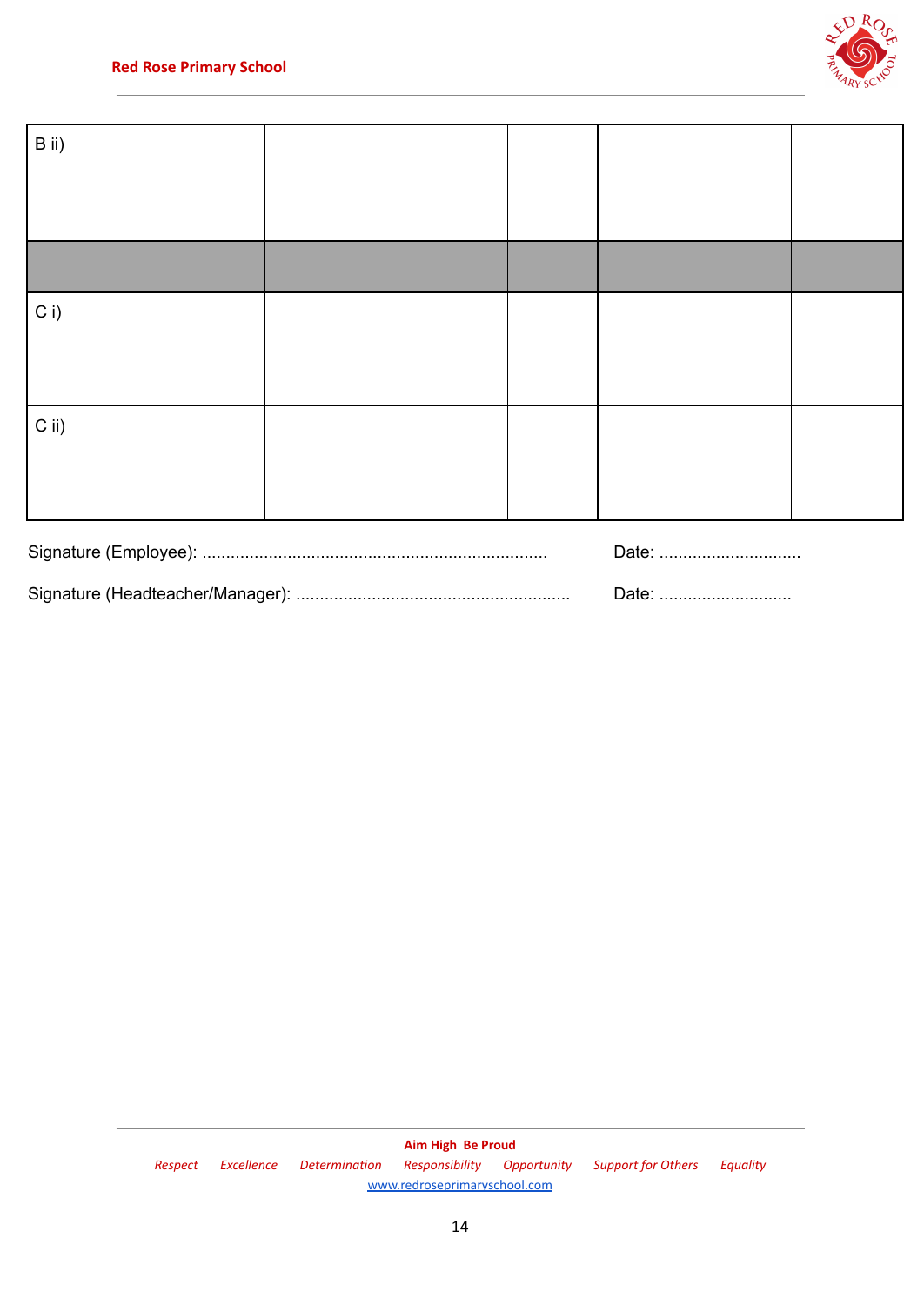

# 4.4 Invitation Letter to Attend Formal Capability Performance Meeting

Contact tel. no. E-mail *(DATE)*

## **Strictly Personal and Confidential**

*(NAME) (ADDRESS)*

Dear *(NAME)*

To enable us to consider the concerns in relation to your performance, I am arranging a Formal Capability Performance meeting to discuss this with you on …………………..*(DATE)* at …………..*(TIME)* at …………………………..*(VENUE).* The meeting will explore any ways that we may be able to support you and also how best we can address the situation in the future.

The concerns regarding your performance are detailed in the Supportive Action Plan which you have previously been provided with.

You may be accompanied at this meeting by a Trade Union representative or work colleague. It may be useful to advise your Trade Union as early as possible if you intend them to accompany you, to enable them to make the necessary arrangements.

In addition if you have any special requirements, which you would wish to be met to enable you to attend this meeting, then please advise me upon receipt of this letter.

If you are unsure about any of the above or if I can assist you with any further information please don't hesitate to contact me.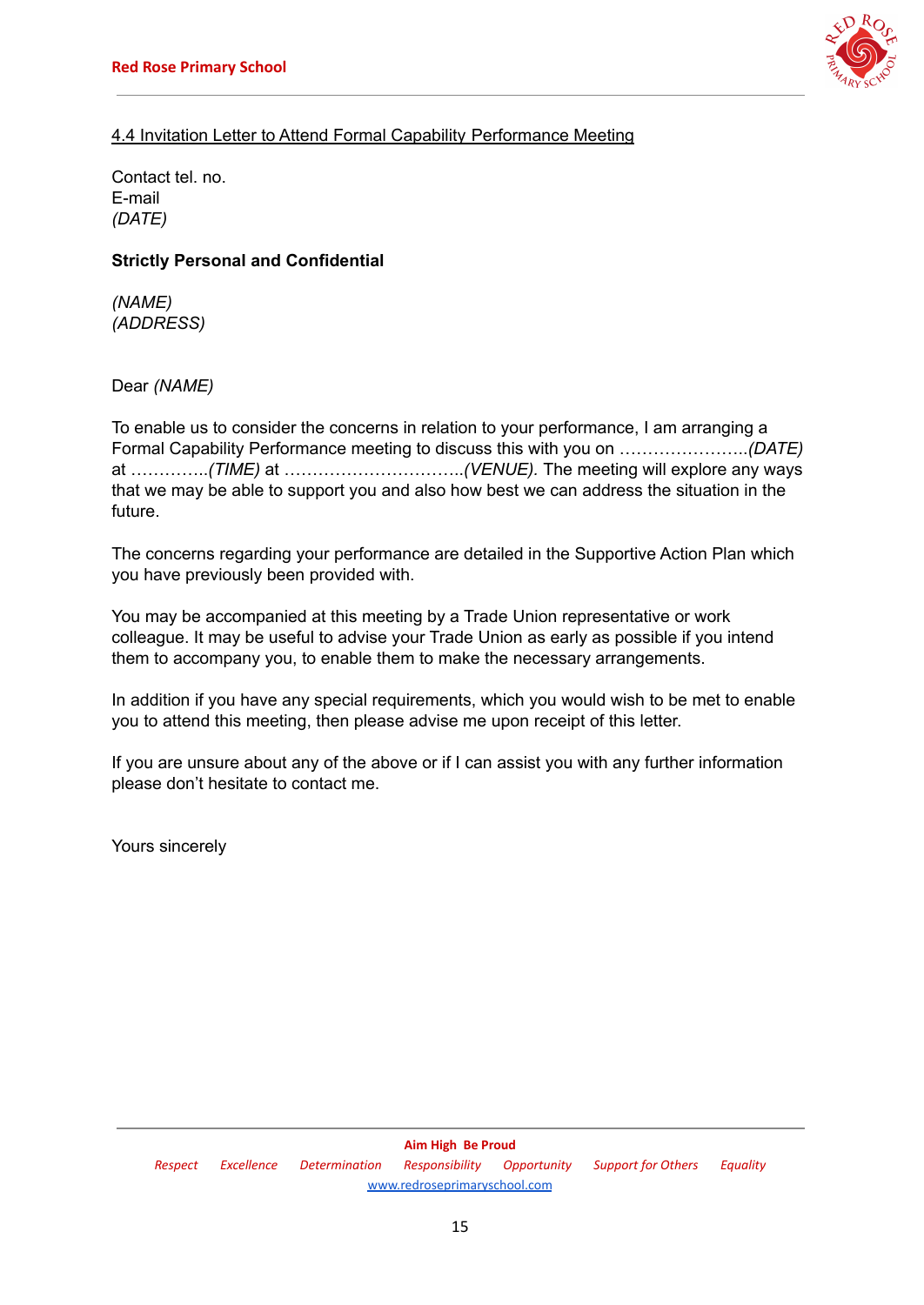

# 4.5 Outcome Letter Following Formal Capability Performance Meeting

Contact tel. no. E-mail *(DATE)*

## **Strictly Personal and Confidential**

*(NAME) (ADDRESS)*

Dear *(NAME)*

I refer to the Formal Capability Performance meeting you attended on ………………*(DATE)* accompanied by (INSERT NAME) at which we discussed the following aspects of your performance under the Schools Capability Procedure a copy of which has been provided to you.

## *List areas of work performance discussed*

Following the meeting, and having given full consideration to the points you raised, I now enclose the completed version of the Supportive Action Plan. Please read this thoroughly and let me know if you have any queries.

May I remind you that if you have any concerns at any point during this process then please let me know immediately and I will discuss them with you at my earliest opportunity.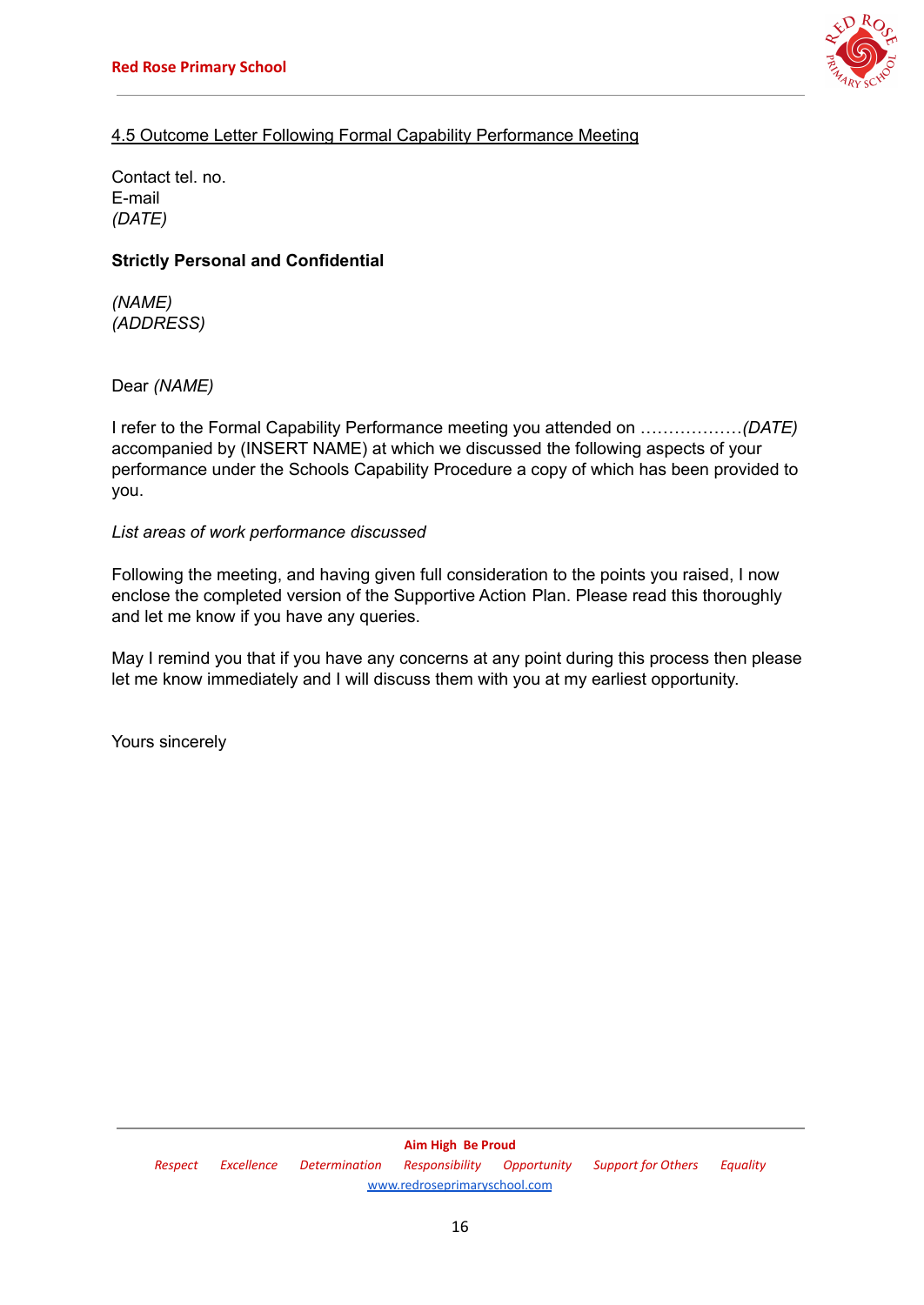

# 4.6 Invitation Letter to Attend a Formal Capability Performance Review Meeting

Contact tel. no. E-mail *(DATE)*

## **Strictly Personal and Confidential**

*(NAME) (ADDRESS)*

Dear *(NAME)*

In accordance with the timescale agreed previously, I confirm that a Formal Capability Performance Review meeting will be held in order to discuss progress against the Supportive Action Plan, which was designed to assist you in addressing previously identified aspects of your work performance.

This meeting will be held under the Schools Capability Procedure, a copy of which was provided to you previously.

The meeting will be held on ……………… *(DATE)* at………… *(TIME)* at………………… (VENUE).

There are three potential outcomes following the review of your performance: -

## **Either;**

- 1. Significant and sustained progress has been achieved, enabling the Support Plan process to cease with normal performance management continuing
- 2. Some significant progress has been made, enabling the process to continue for a further period of monitoring and support, followed by another review
- 3. Insufficient progress has been made, a Formal Performance Hearing will be arranged.

You have the right to be accompanied at the meeting by a trade union representative or work colleague.

In addition, if you have any special requirements which you would wish to be met to enable you to attend this meeting, then please advise me upon receipt of this letter.

If you have any queries prior to the meeting, please let me know.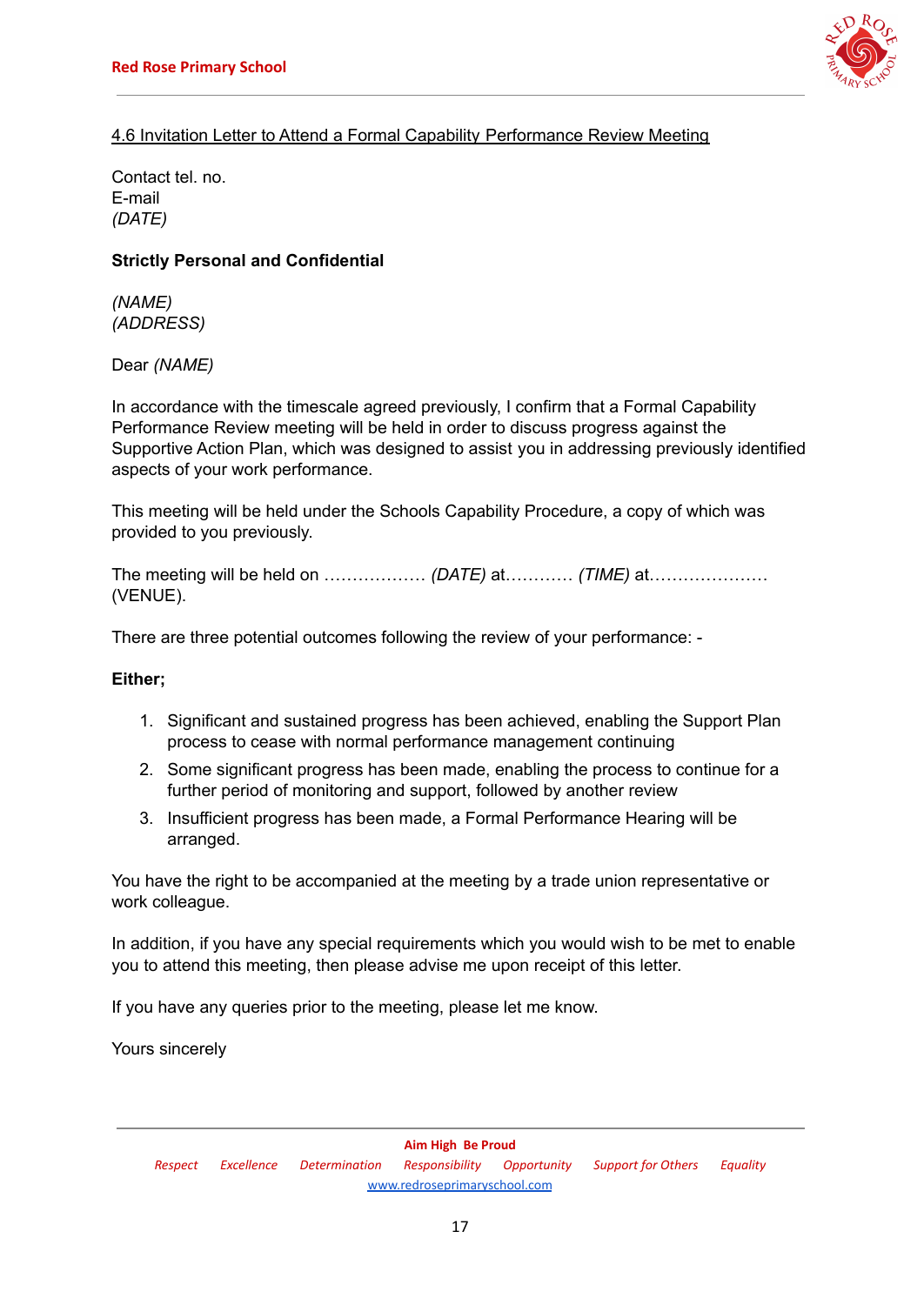

# 4.7 Successful Outcome Letter (following a Formal Capability Performance Review Meeting)

Contact tel. no. E-mail *(DATE)*

## **Strictly Personal and Confidential**

*(NAME) (ADDRESS)*

Dear *(NAME)*

I refer to the recent Formal Capability Performance Review meeting held under the Schools Capability Procedure to discuss your progress against the previously agreed Supportive Action Plan.

I am very pleased to confirm that significant and sustained progress has been demonstrated, enabling the Supportive Action Plan process to cease. Normal performance management arrangements will resume.

I would like to congratulate you on making such good progress and look forward to its continuation. Should you wish to discuss any aspect of your work with me in the future please do not hesitate to do so.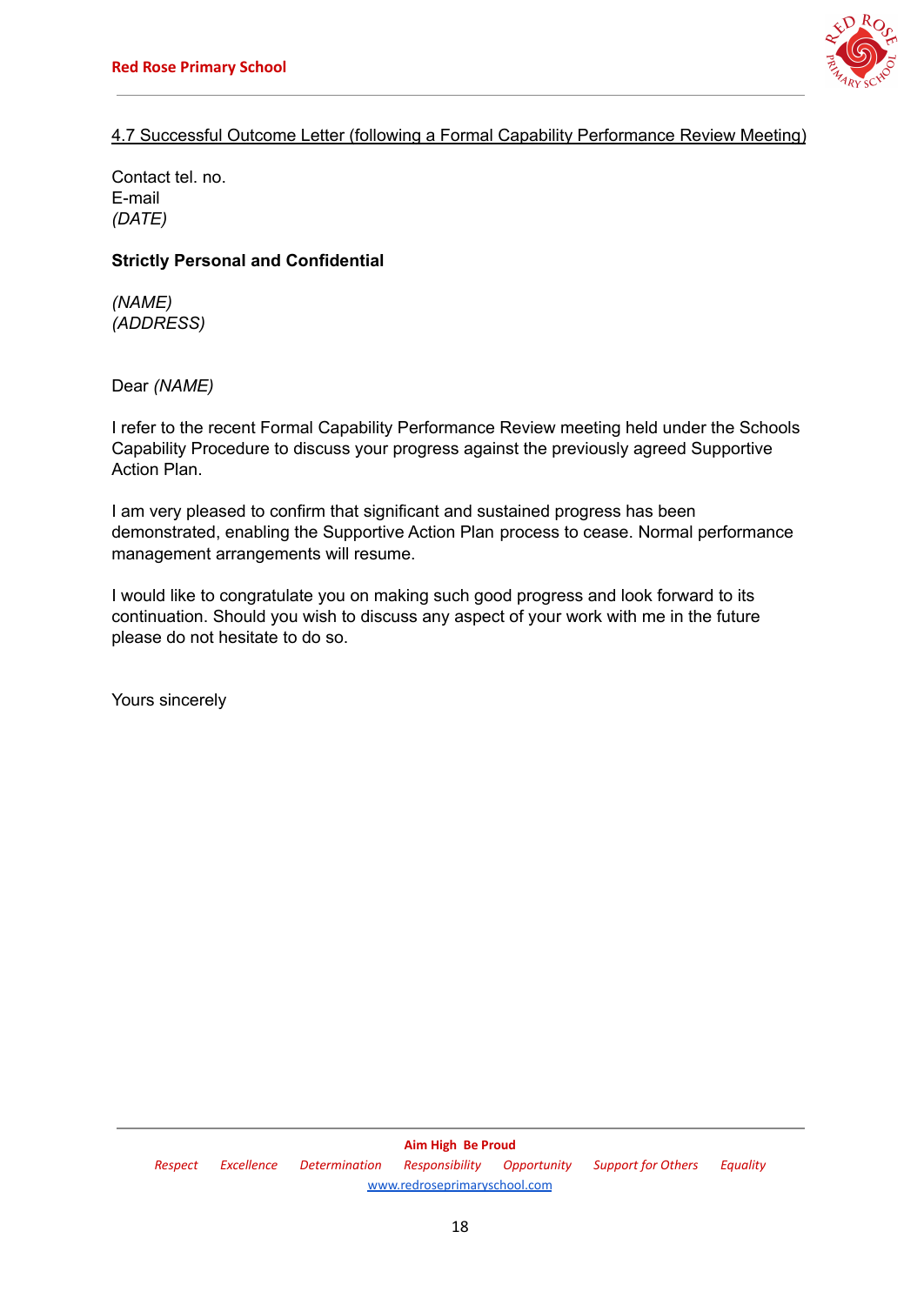

# 4.8 Partially Successful Outcome Letter (following a Formal Capability Performance Review Meeting)

Contact tel. no. E-mail *(DATE)*

## **Strictly Personal and Confidential**

*(NAME) (ADDRESS)*

Dear *(NAME)*

I refer to the recent Formal Capability Performance Review meeting held under the Schools Capability Procedure to discuss your progress against the previously agreed Supportive Action Plan.

Whilst I am pleased to confirm that you have demonstrated some progress, this is not sufficient to bring an end to the process at this stage.

Accordingly, as discussed, a further period of support and monitoring will take place, with a review on …………………………..(*DATE)* at …………….*(TIME)* at …………….*(VENUE).*

I enclose a copy of your revised, if you have any comments or concerns about the process, at any time, then please contact me without delay.

Finally, may I acknowledge the progress you have made to date and look forward to its continuation during the next period of monitoring and support.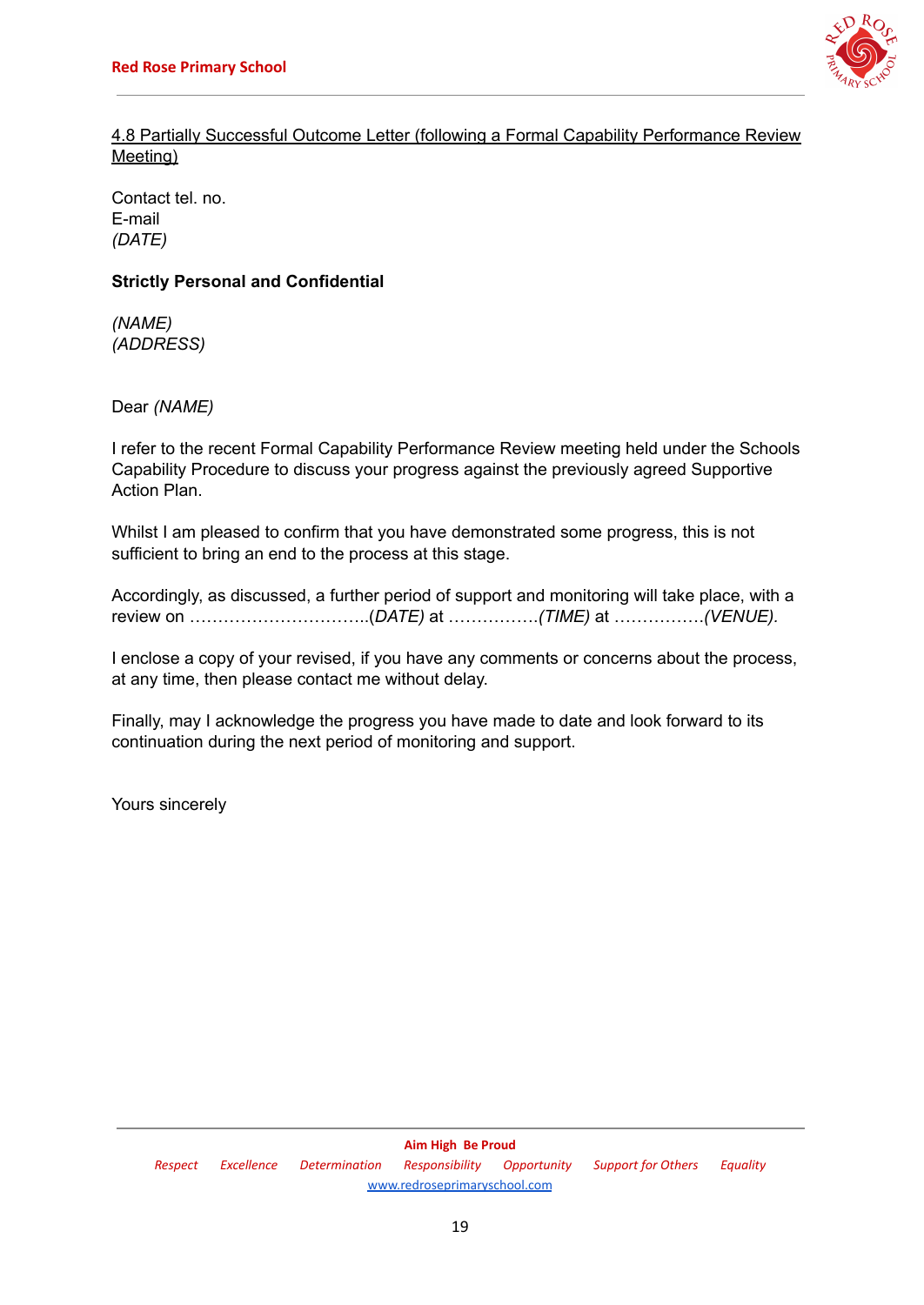

# 4.9 Unsuccessful Outcome Letter (following a Formal Capability Performance Review Meeting)

Contact tel. no. E-mail *(DATE)*

# **Strictly Personal and Confidential**

*(NAME) (ADDRESS)*

Dear *(NAME)*

I refer to the recent Formal Capability Performance Review meeting, held under the Capability Procedure, to discuss your progress against the previously agreed Supportive Action Plan.

Following an assessment of your performance, I must confirm that insufficient progress has been made and you are not meeting the standards required in your post of ………………………….(*JOB TITLE).*

Accordingly, as discussed arrangements will be made for a Formal Performance Hearing and you will be contacted about this in due course.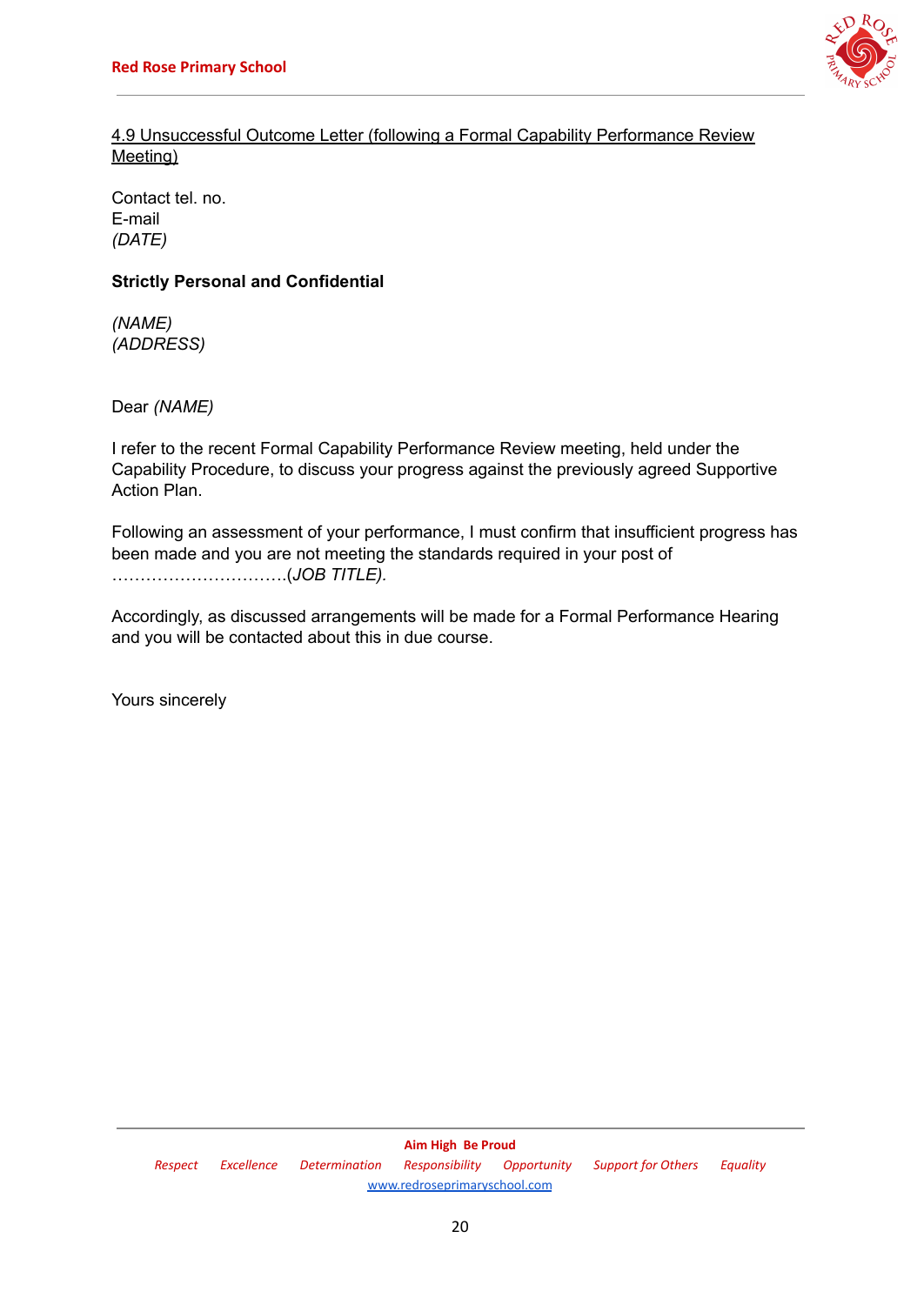

# 4.10 Invitation Letter to attend a Performance Hearing (with Headteacher)

Contact tel. no. E-mail *(DATE)*

## **Strictly Personal and Confidential**

*(NAME) (ADDRESS)*

Dear *(NAME)*

## **Performance Hearing**

Further to the recent Formal Capability Performance Review meeting and my letter of (*DATE)*, I confirm that you are required to attend a Performance Hearing on ………………………(*DATE)* at ………………………(*TIME)* at……………………….(*VENUE).*

Two copies of documents to be considered at the hearing are enclosed with this letter (one copy for your representative) and also a copy of the procedure to be used at the hearing. If you wish to submit a written statement or other documentation to me prior to the hearing please ensure that this information is supplied to me at least 5 school days before the hearing.

You have the right to be accompanied at the hearing by a Trade Union representative or work colleague.

Please confirm whether you will be attending the meeting by signing the enclosed pro-forma, where indicated, and return it in the envelope provided as soon as possible.

If you require any special arrangements at the hearing i.e. accessible venue, please let me know by *…………………………..(DATE).*

Should you require any further support you can also contact FirstAssist, the Council's telephone counselling service, for support on 0800 716017. *(if the school buys into this SLA)*

If you have any questions in relation to this letter, please do not hesitate to contact me on the above number.

Yours sincerely

Enc.: Performance Hearing Procedure Performance Hearing Attendance Pro-forma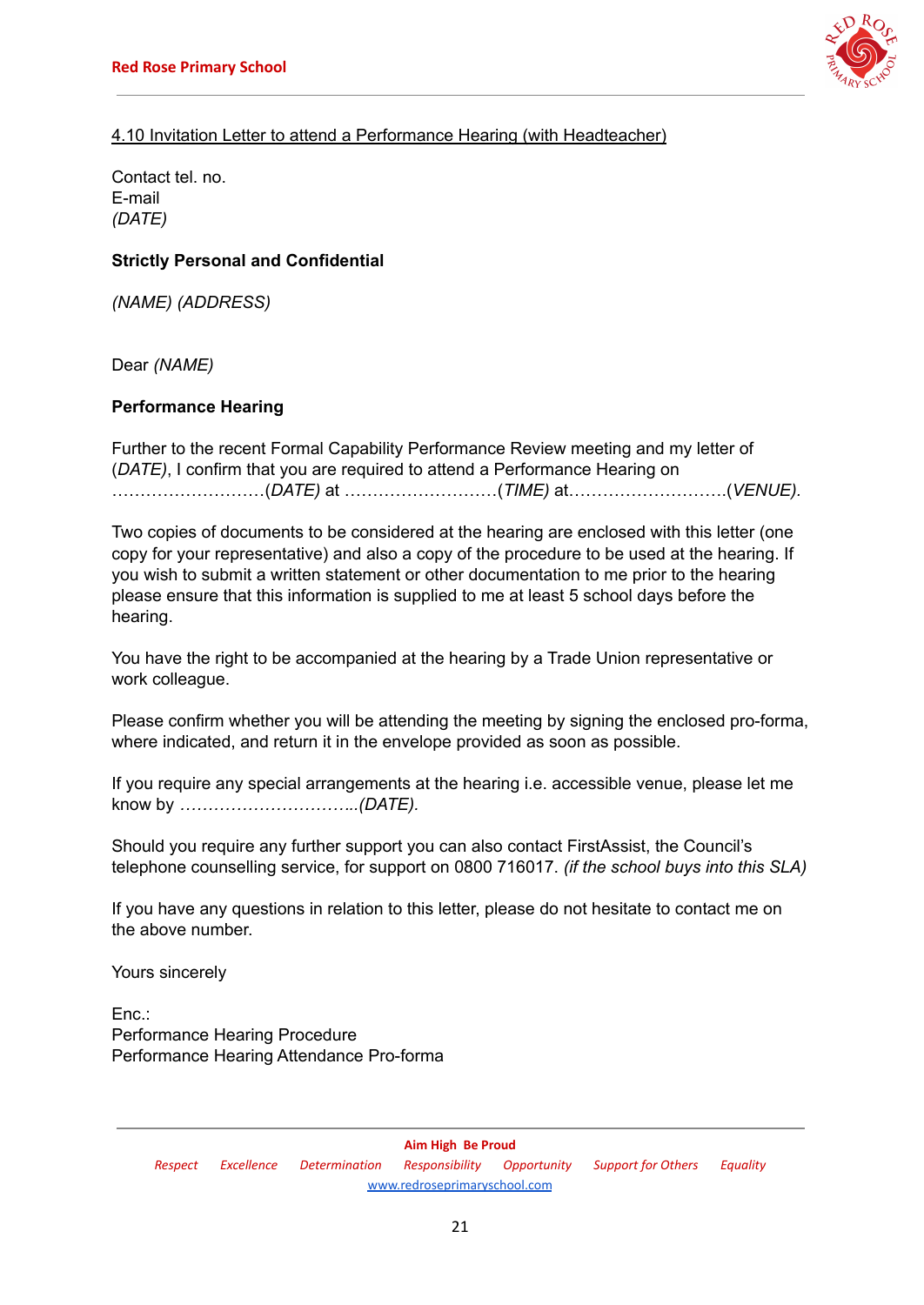

Performance Hearing – attendance pro-form (details below to be completed by school prior to sending letter)

Mr / Mrs or Ms ………………………………………………….

School …………………………………………………….

I confirm that I \*will / will not be attending the meeting to be held in …………….….. on ……………… at …………………….

My \*representative/colleague will also / will not be in attendance.

\* Please delete as necessary

| Name:      | .<br>. |
|------------|--------|
| Signature: |        |
| Date:      |        |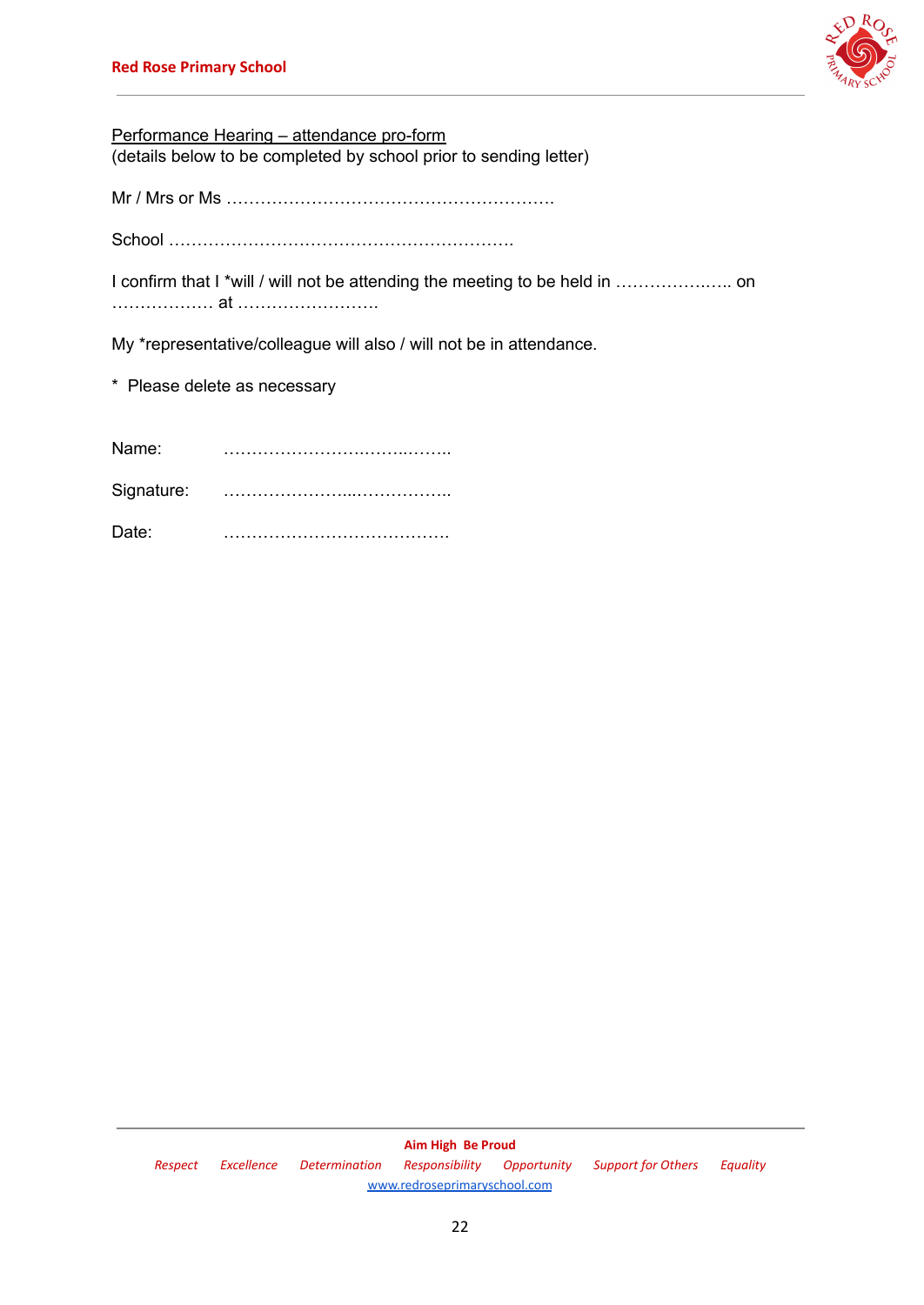

# 4.11 Outcome Letter Following a Performance Hearing (with Headteacher)

Contact tel. no. E-mail *(DATE)*

## **Strictly Personal and Confidential**

*(NAME) (ADDRESS)*

Dear *(NAME)*

## **Performance Hearing**

I write to confirm the outcome of the Performance Hearing held on *……………………(DATE)* which you attended with ……………………………………*(INSERT REPRESENTATIVE DETAILS IF APPLICABLE).* As you know, the purpose of the hearing was to consider your performance progress.

## *(Insert salient points)*

I gave very careful consideration to all the evidence presented at the hearing including the submission provided by you and …………………………………………………….. *(INSERT NAME OF REPRESENTATIVES IF APPLICABLE*).

In reaching a decision I have concluded that:

*Insert bullet points of findings together with details of any mitigating factors raised by the teacher. Define the level of continued professional support, advice and guidance to be provided and the length of the review period. It should be clear that failure to improve to a satisfactory standard could result in further action, up to and including dismissal, being taken on grounds of performance.*

*Insert the following outcomes as appropriate:*

In line with the School's Capability Procedure for Teaching Staff, I have, therefore, decided to issue you with ……………………………………..*(INSERT LEVEL OF WARNING).* This warning will remain on your file for a period of *………………………………….(INSERT TIMESCALE).*

You should be aware that failure to make the required improvement to a satisfactory standard could result in further action, up to and including dismissal, being taken on grounds of performance.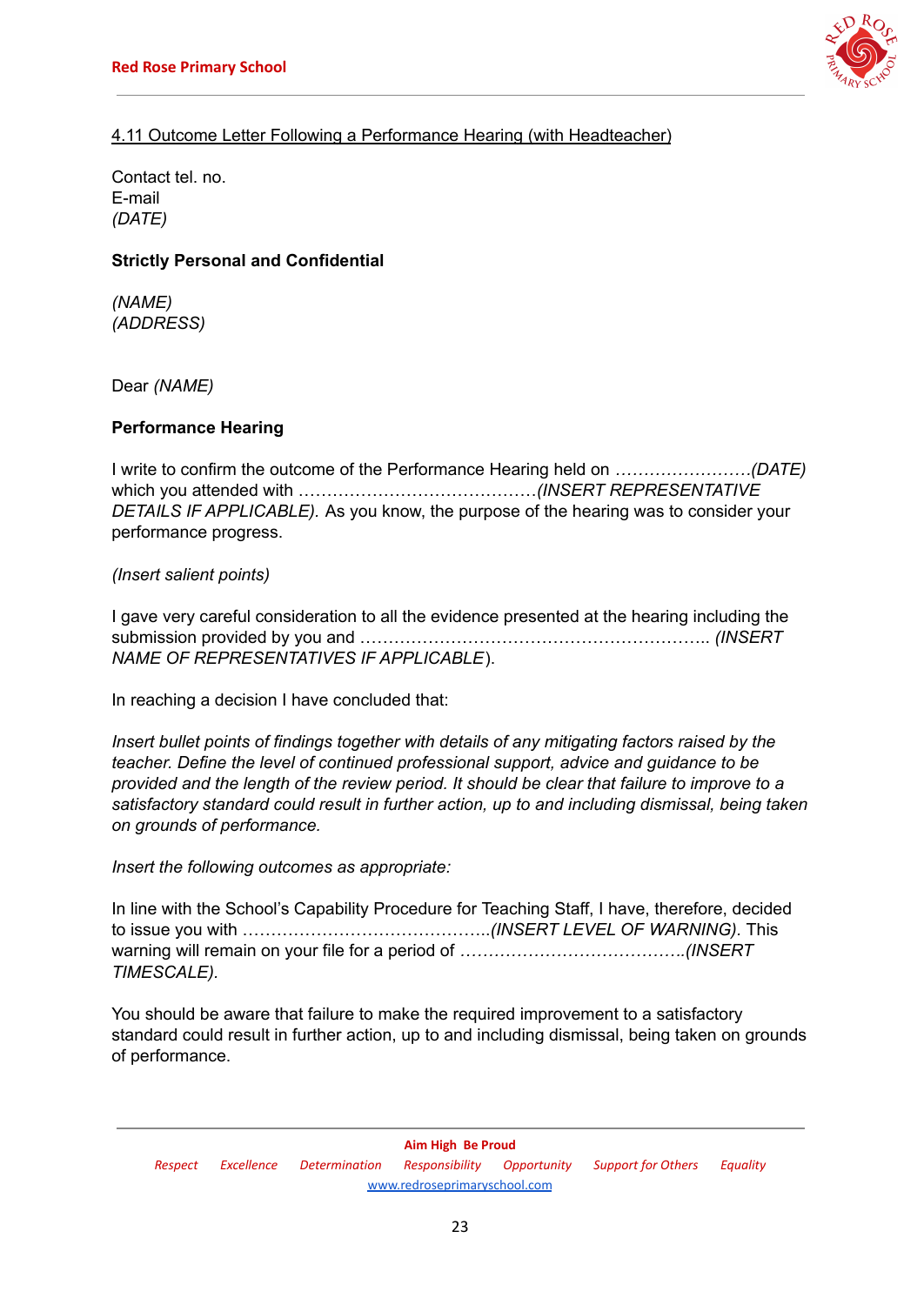

You have the right of appeal against this decision to the Appeals Committee of the Governing Body. If you wish to exercise this right, you should do so, in writing, to ………….……………….. *(INSERT NAME)* within 10 school days of receipt of this letter stating the grounds for your appeal.

Yours sincerely

**Aim High Be Proud** *Respect Excellence Determination Responsibility Opportunity Support for Others Equality* [www.redroseprimaryschool.com](http://www.redroseprimaryschool.com)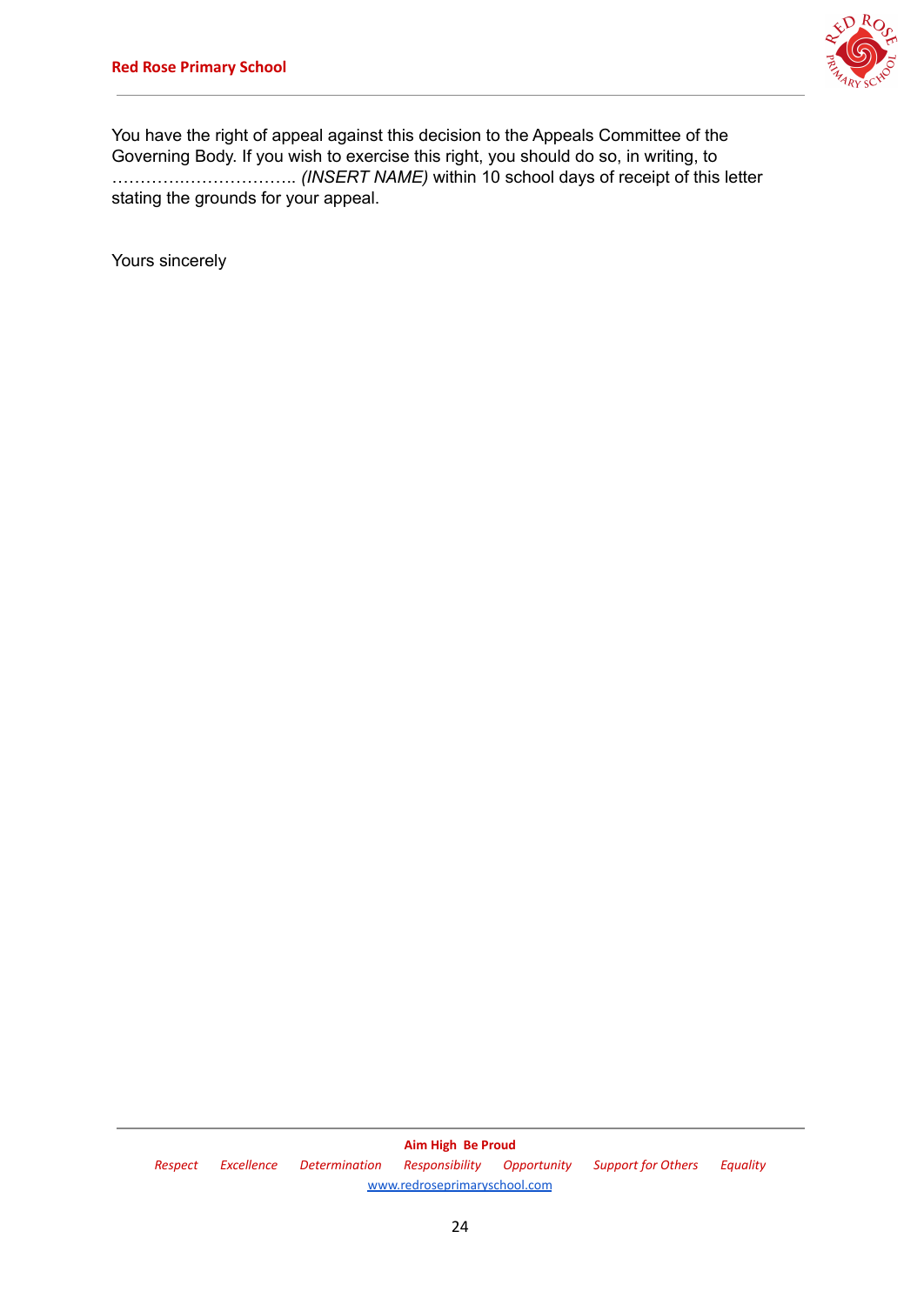

## 4.12 Invitation Letter to attend a Performance Review Meeting (following a Performance Hearing with Headteacher)

Contact tel. no. E-mail *(DATE)*

## **Strictly Personal and Confidential**

*(NAME) (ADDRESS)*

Dear *(NAME)*

In accordance with the timescale agreed previously, I confirm that a Performance Review meeting will be held in order to discuss progress against the previously agreed Supportive Action Plan, which was designed to assist you in addressing previously identified aspects of your work performance.

This meeting will be held under the Schools Capability Procedure, a copy of which was provided to you previously.

The review meeting will be held on ………………………… *(DATE)* at………..…… *(TIME)* at………………………... *(VENUE).*

There are two potential outcomes following the assessment of your performance:

1. If the required improvement has been made, the teacher should be told of this and encouraged in writing to maintain the improvement.

or

2. If satisfactory improvement has not been made the Headteacher will either arrange another Performance Hearing (depending on how serious the performance issues are and/or the level of warning previously issued) or will refer the matter to the relevant Committee of the Governing Body for a Final Performance Hearing.

You have the right to be accompanied at the meeting by a trade union representative or work colleague.

If you have any queries prior to the meeting, please let me know.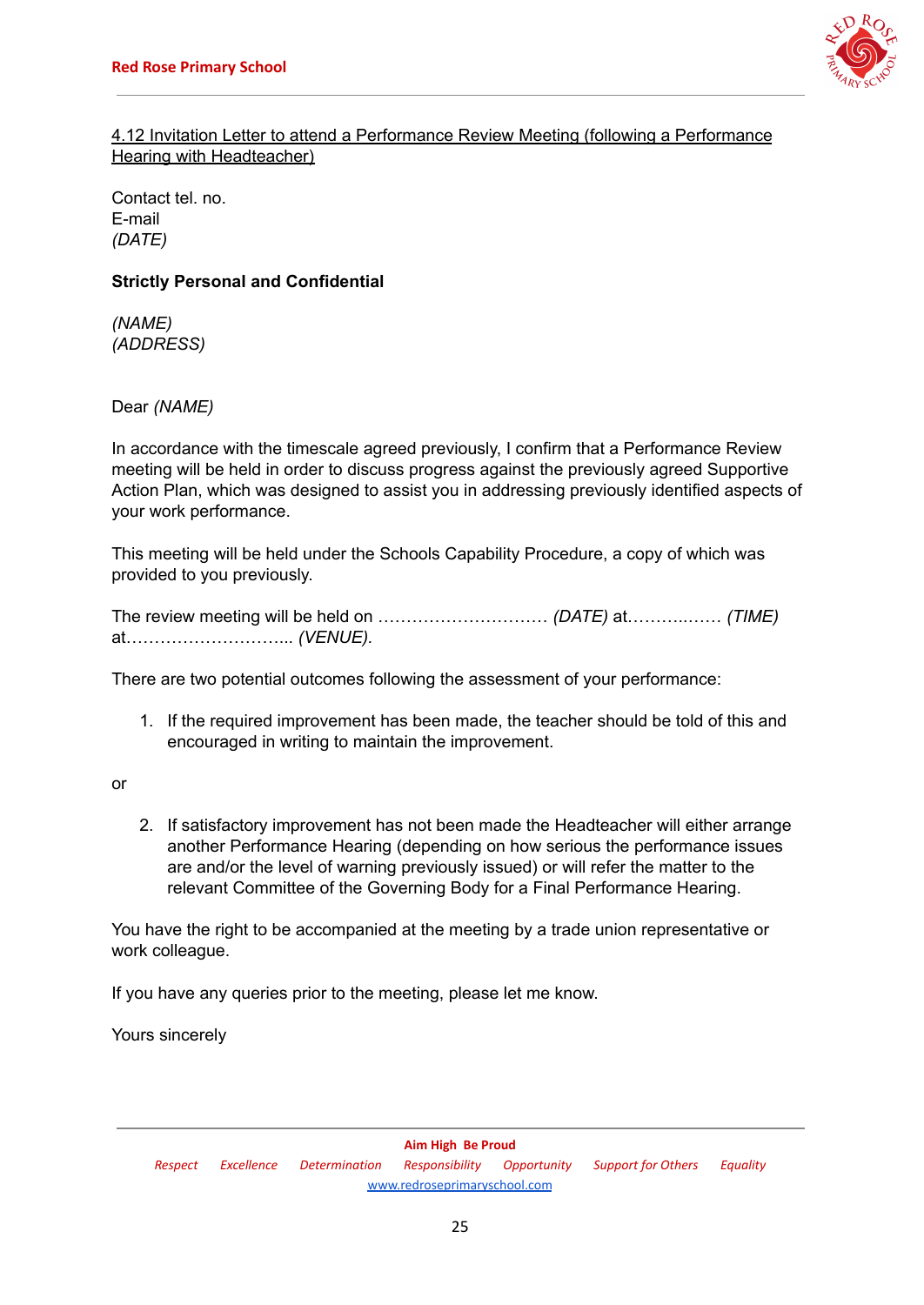

# 4.13 Successful Outcome Letter (following a Performance Review Meeting)

Contact tel. no. E-mail *(DATE)*

## **Strictly Personal and Confidential**

*(NAME) (ADDRESS)*

Dear *(NAME)*

I refer to the recent Performance Review meeting, held under the Capability Procedure, to discuss your progress against the previously agreed Supportive Action Plan.

I am very pleased to confirm that significant and sustained progress has been demonstrated, enabling the Supportive Action Plan process to cease. Normal performance management arrangements will resume.

I would like to congratulate you on making such good progress and look forward to its continuation. Should you wish to discuss any aspect of your work with me in the future please do not hesitate to do so.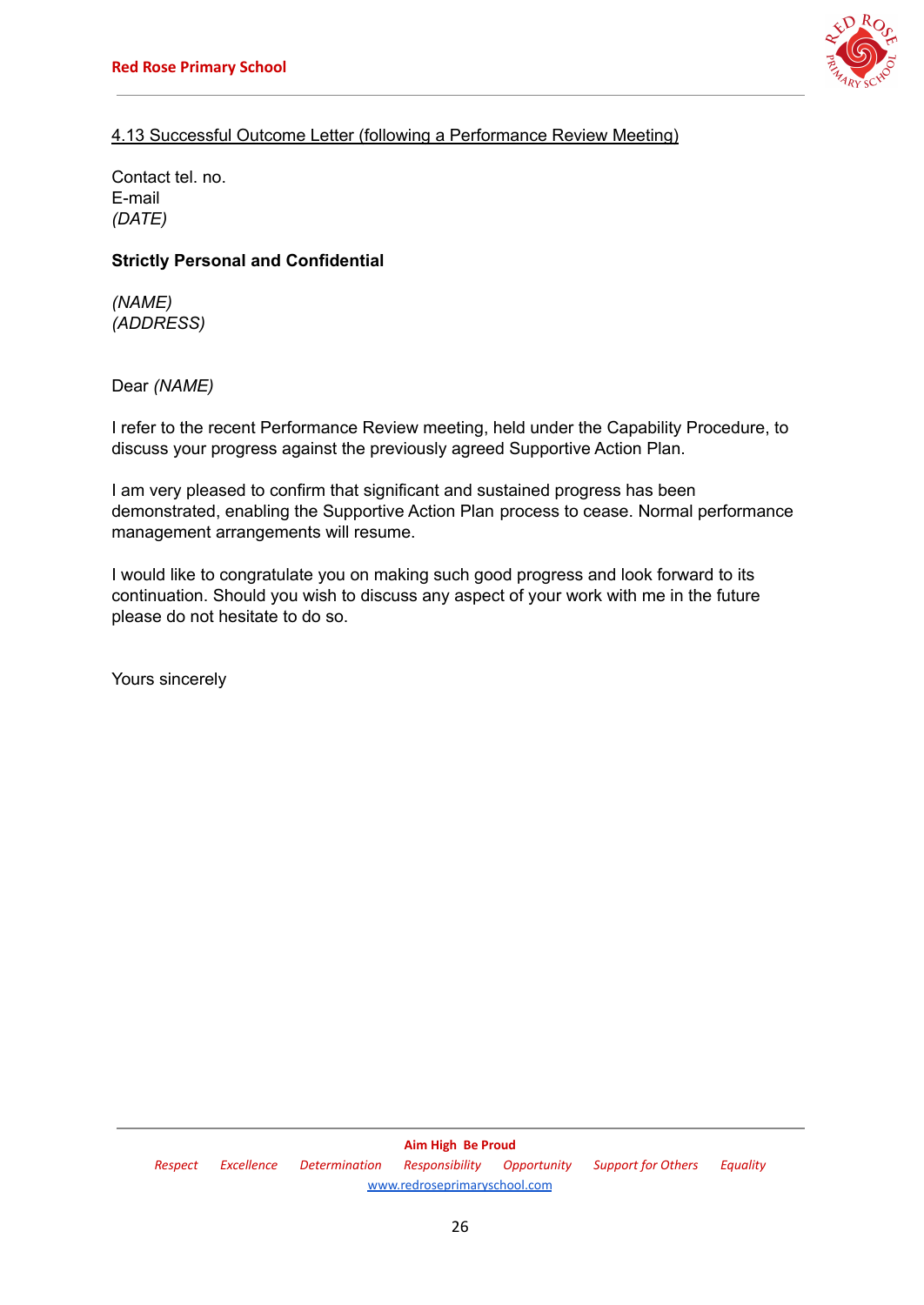

# 4.14 Unsuccessful Outcome Letter (following a Performance Review Meeting)

Contact tel. no. E-mail *(DATE)*

## **Strictly Personal and Confidential**

*(NAME) (ADDRESS)*

Dear *(NAME)*

I refer to the recent Performance Review meeting, held under the Capability Procedure, to discuss your progress against the previously agreed Supportive Action Plan.

Following an assessment of your performance I must confirm that insufficient progress has been made and you are not meeting the standards required in your post of *……………………….(JOB TITLE).*

Accordingly, as discussed arrangements will be made for a Final Formal Performance Hearing and you will be contacted about this in due course.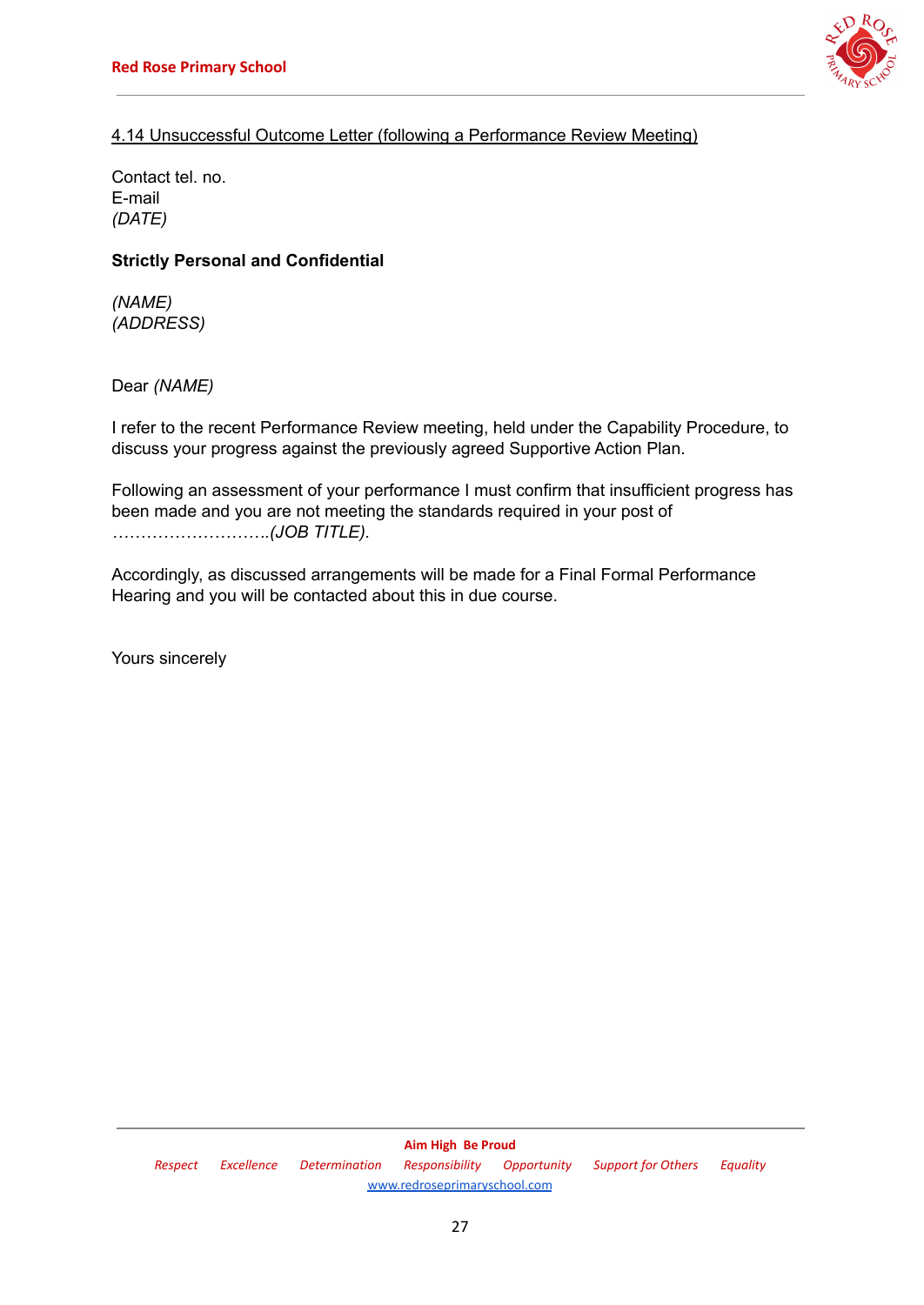

## 4.15 Invitation Letter to a Final Performance Hearing with Governors (to be sent from the Clerk to the Committee)

Contact tel. no. E-mail *(DATE)*

## **Strictly Personal and Confidential**

*(NAME) (ADDRESS)*

Dear *(NAME)*

## **Final Performance Hearing**

I am writing to inform you that you are required to attend a Final Performance Hearing on ………………………………….………(*DATE)* at …………………………..(*TIME)* at …………….……………….(*VENUE)*.

At the hearing, the report of the Headteacher will be considered. I enclose, for your information, two copies of documents to be submitted to the hearing panel (one copy for your representative) and also a copy of the procedure to be followed at the hearing.

You have the right to be accompanied at the hearing by a trade union representative, an official employed by the trade union or work colleague.

At this hearing you should be aware that options will be considered which include dismissal. You should be aware that this may be an outcome of this hearing.

If you wish to submit a written statement or other documentation to me prior to the hearing, please ensure that this information is supplied to me at least 5 school days before the hearing.

Please confirm whether you will be attending the meeting by signing the enclosed pro-forma, where indicated, and return it in the envelope provided as soon as possible.

If you require any special arrangements at the hearing i.e. accessible venue, please let me know by *…………………………..(DATE).*

Should you require any further support you can also contact FirstAssist, the Council's telephone counselling service, for support on 0800 716017. *(if the school buys into this SLA)*

If you have any questions in relation to this letter, please do not hesitate to contact me on the above number.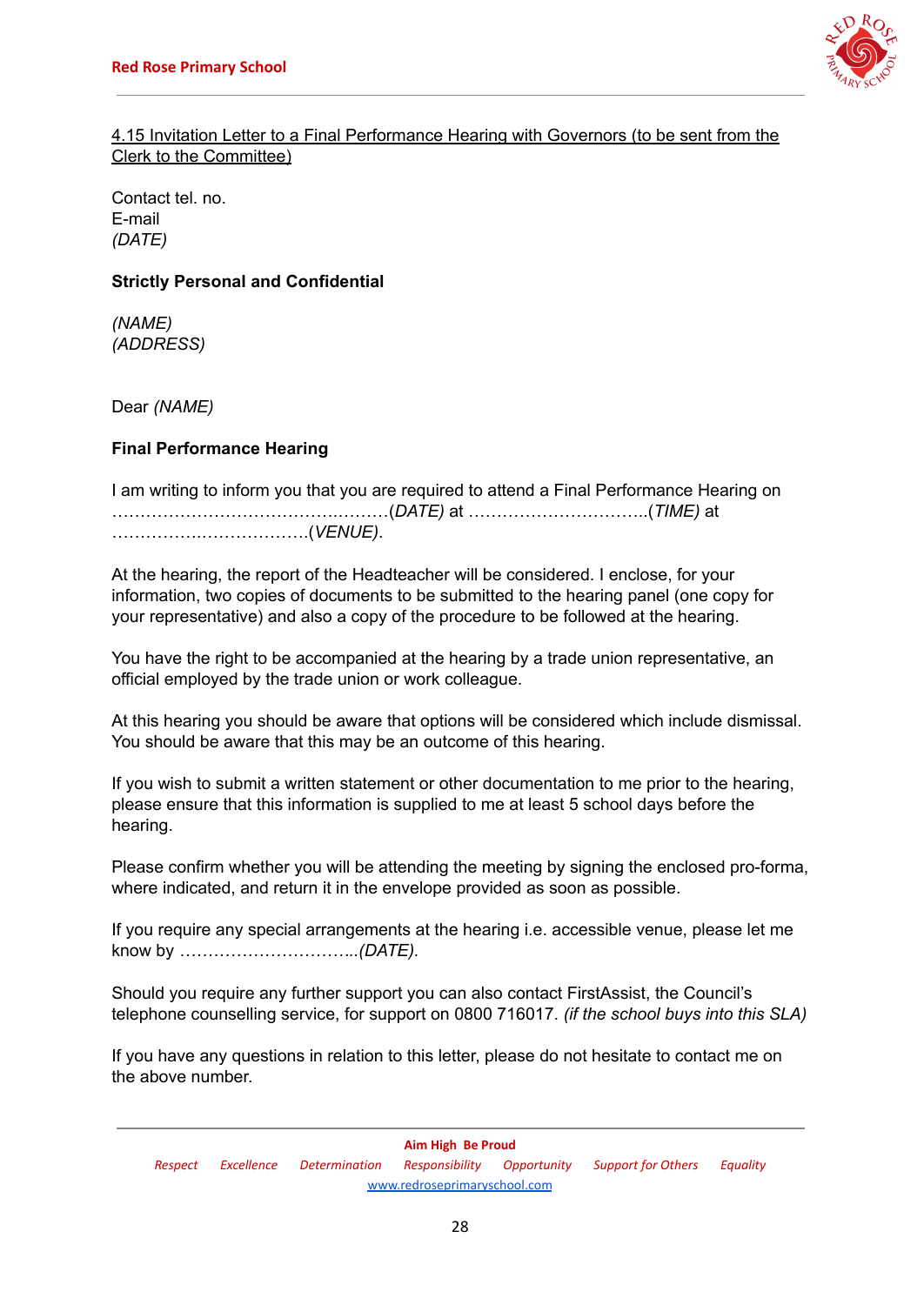

Yours sincerely

Enc.: Final Performance Hearing Procedure Final Performance Hearing Attendance Pro-forma

> **Aim High Be Proud** *Respect Excellence Determination Responsibility Opportunity Support for Others Equality* [www.redroseprimaryschool.com](http://www.redroseprimaryschool.com)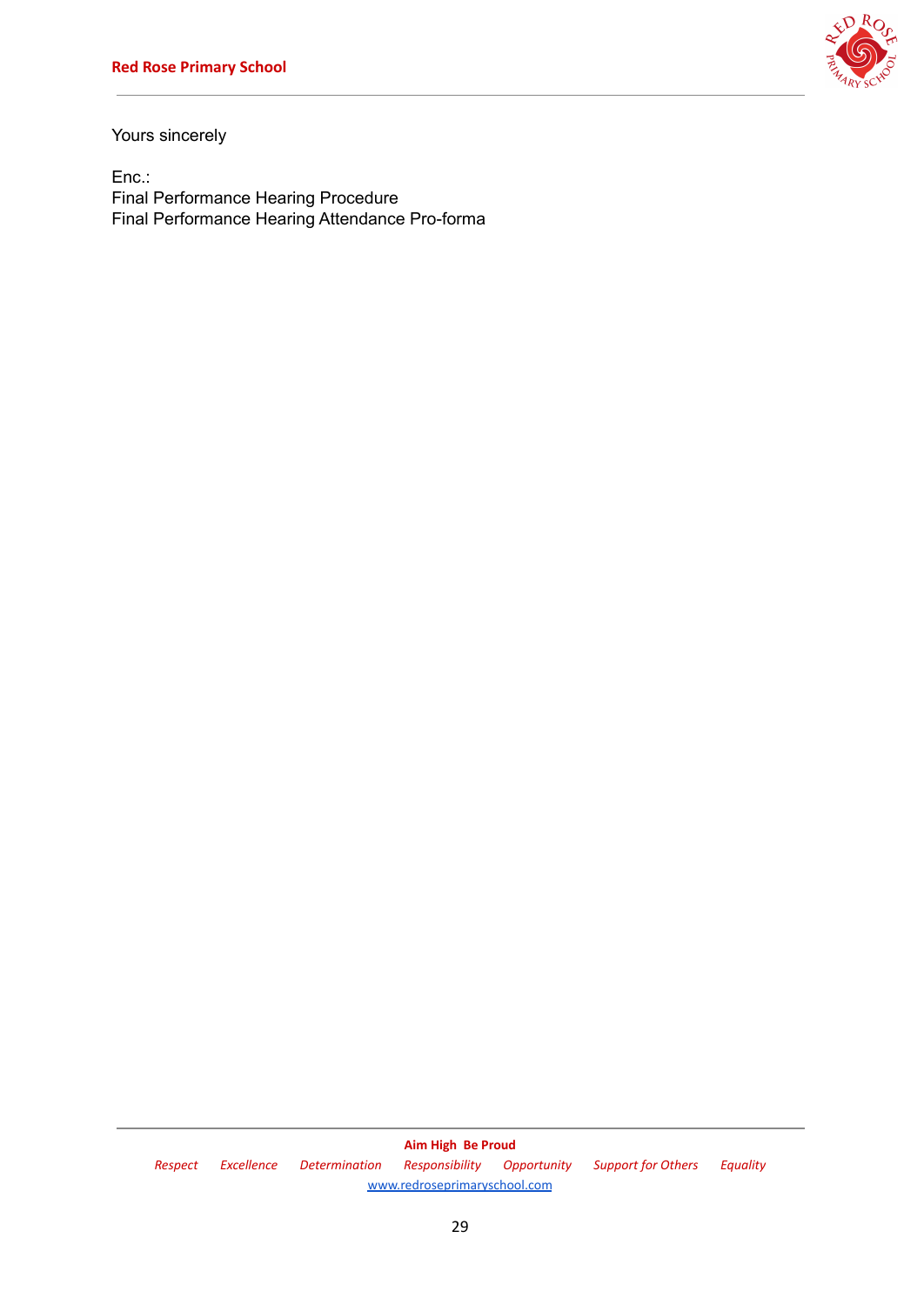

# **Final Performance Hearing – attendance pro-forma**

*(details below to be completed by SGSS prior to sending letter)*

Mr / Mrs or Ms ………………………………………………….

School …………………………………………………….

My \*representative/colleague will also / will not be in attendance.

\* Please delete as necessary

| Name:      |   |
|------------|---|
| Signature: | . |
| Date:      |   |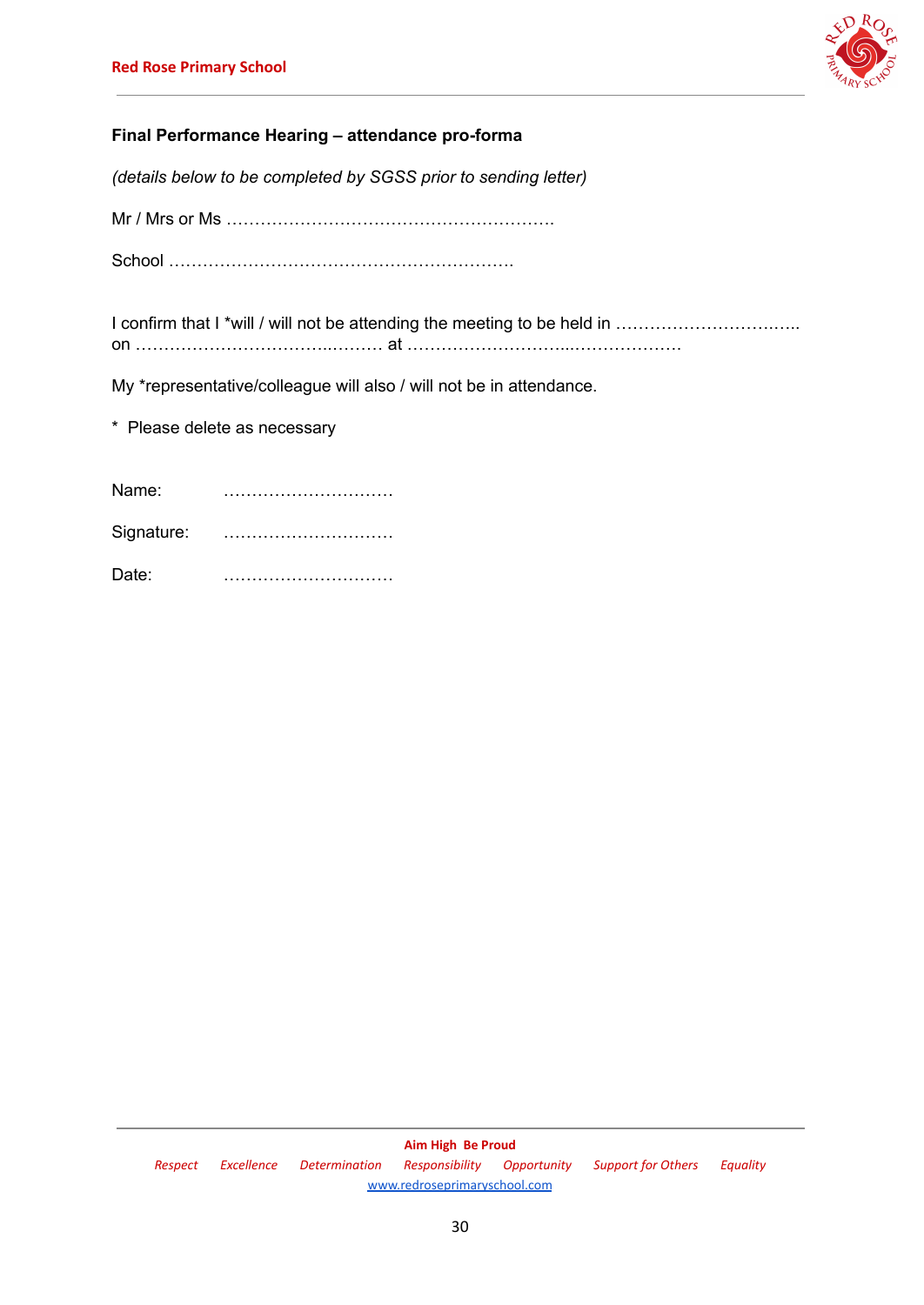

# 4.16 Outcome Letter following a Final Performance Hearing (with Committee of Governors) (to be sent from the Clerk to the Committee)

Contact tel. no. E-mail *(DATE)*

## **Strictly Personal and Confidential**

*(NAME) (ADDRESS)*

Dear *(NAME)*

# **Final Performance Hearing**

I write to confirm the outcome of the Final Performance Hearing held on (Date) which you attended with …………………………..*(REPRESENTATIVES DETAILS IF APPLICABLE*). As you know, the purpose of the hearing was to consider your performance progress as set out in the report of *………………………(INSERT DETAILS).* A copy of the report had previously been supplied to you. Also present at the hearing were *…………………………….(INSERT DETAILS).*

Governors gave very careful consideration to all the evidence presented at the hearing including the submission provided by you and *(insert name of representative if applicable).* In reaching a decision Governors have concluded that:

*Insert bullet points of findings together with details of any mitigating factors raised by the employee and the Headteacher's response. Also, if appropriate, include the details of earlier written or final written warnings. Include details of continued professional support which has been put in place to try to assist with performance progress.*

*Insert the following outcomes as appropriate:*

## *Either*

Governors have decided that the evidence presented justified the continuation of the Capability Procedure and refer this back to the Headteacher for your future performance to continue to be monitored with a further review by *……………………..(DATE*). You should note that if your performance does not reach the required standard by the further review date then your employment may again be considered for termination.

Or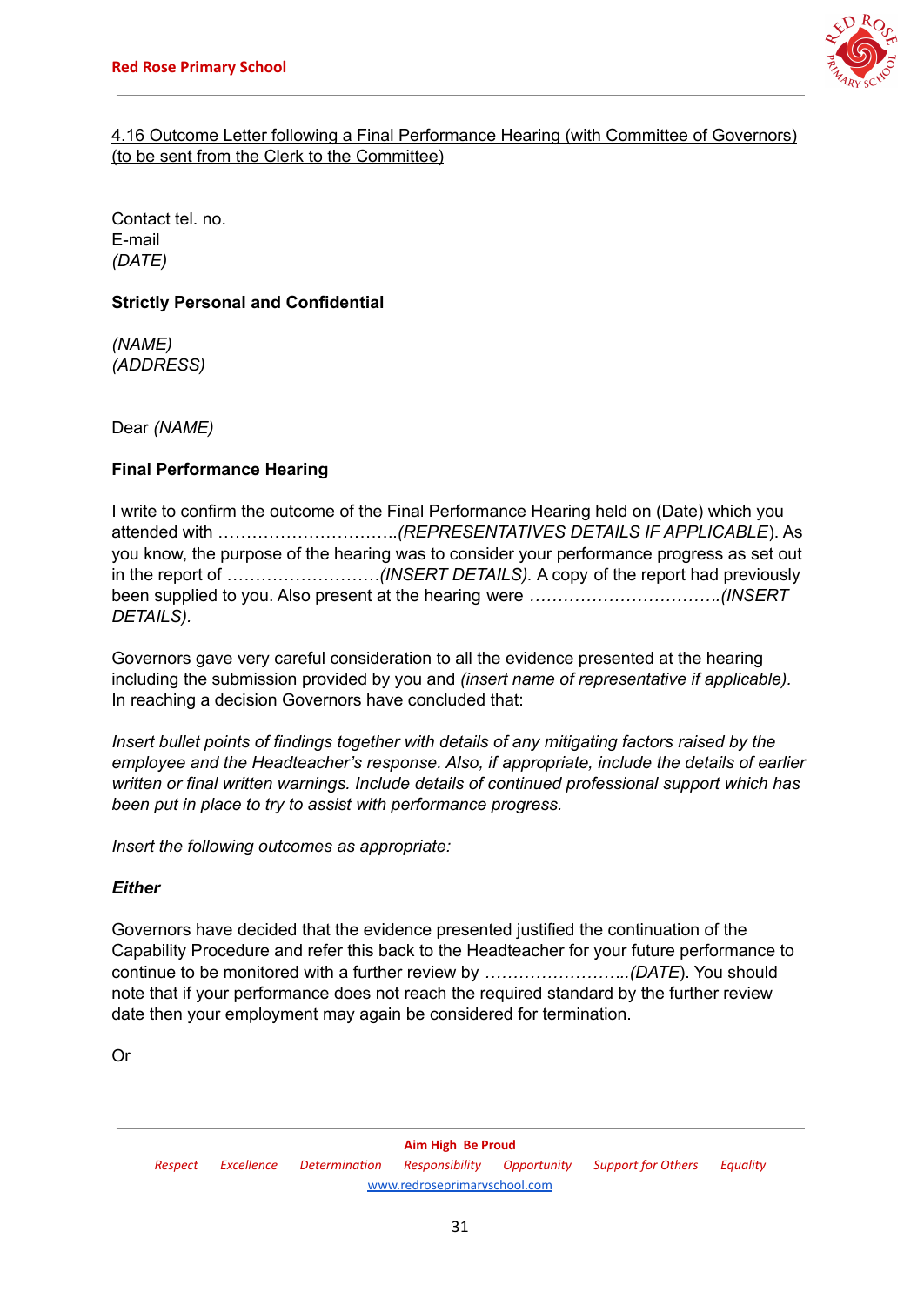

Governors have decided that the evidence presented justified the termination of your employment due to your incapability to perform the duties of your post to a satisfactory standard. In these circumstances you are issued with (*number)* weeks\*/months\* notice that your employment will end on *……………………(DATE).*

You have the right of appeal against this decision to the Appeals Committee of the Governing Body. If you wish to exercise this right, you should do so, in writing, to …………………….. *(INSERT NAME)* within 10 school days of receipt of this letter stating the grounds for your appeal.

If you have any questions in relation to the content of this letter, please do not hesitate to contact me on the above number.

Yours sincerely

cc Schools HR Advice & Support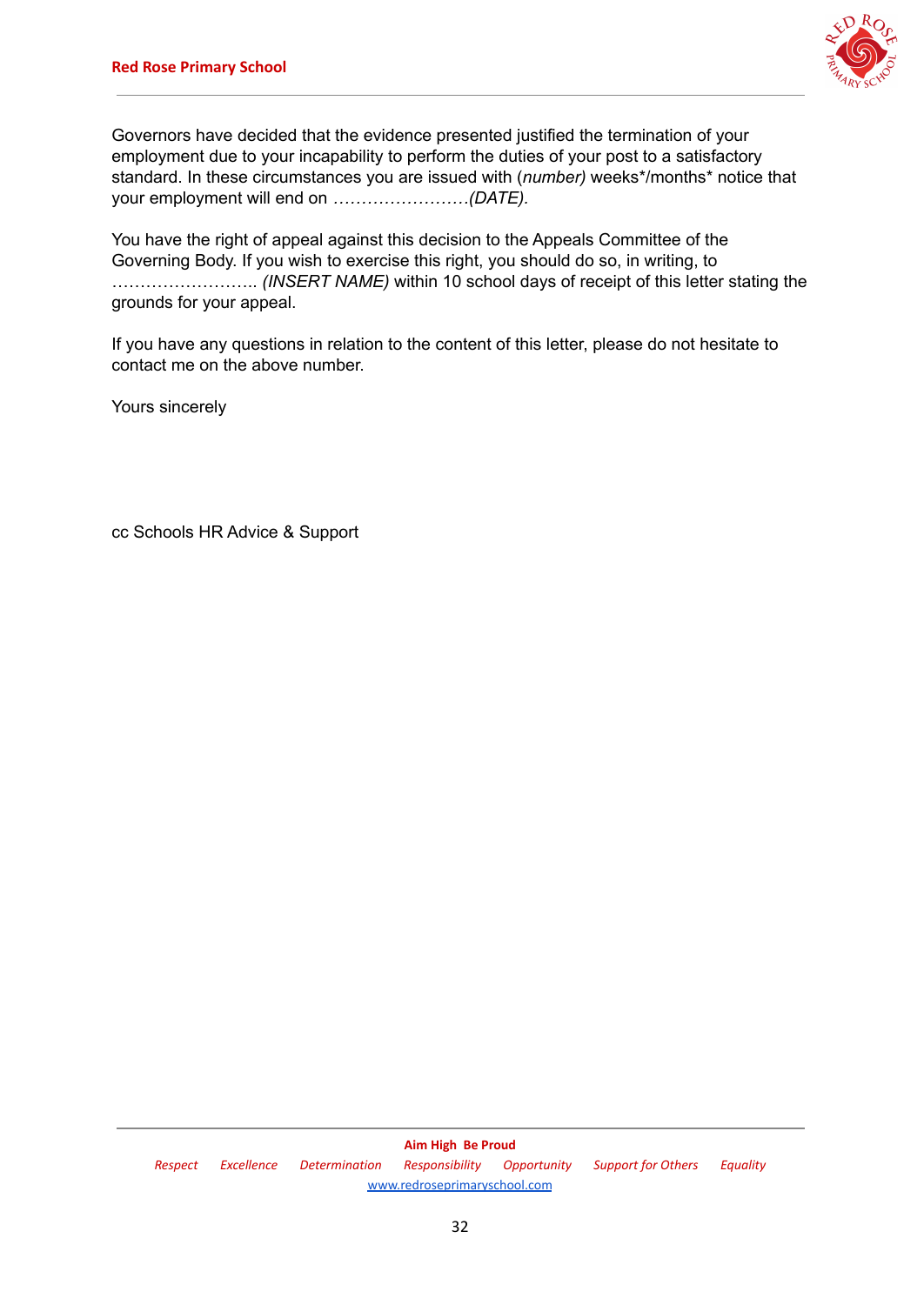

# 4.17 Invitation Letter to Appeal Hearing (to be sent from Clerk to the Committee)

Contact tel. no. E-mail *(DATE)*

## **Strictly Personal and Confidential**

*(NAME) (ADDRESS)*

Dear *(NAME)*

## **Appeal Hearing**

Further to your letter of appeal I confirm that you are requested to attend an Appeal Hearing on *…………………………..(DATE)* at *…………………….(TIME)* at …………………………*(VENUE).*

You have the right to be accompanied at the hearing by a Trade Union representative, or work colleague.

As this is an Appeal, the documents to be submitted to the panel of the Appeals Committee will be the same as those used at the Hearing, with the addition of your letter of appeal. The procedure to be used is enclosed. In any event, the decision of the Appeals Committee will be final.

Please confirm in writing by *…………………..(DATE)* whether or not you are able to attend and whether your Trade Union representative/colleague will be attending the hearing. If you have any questions in relation to this letter, please do not hesitate to contact me on the above number.

Yours sincerely

Enc.: Appeal Hearing Procedure Appeal Hearing Attendance Pro-forma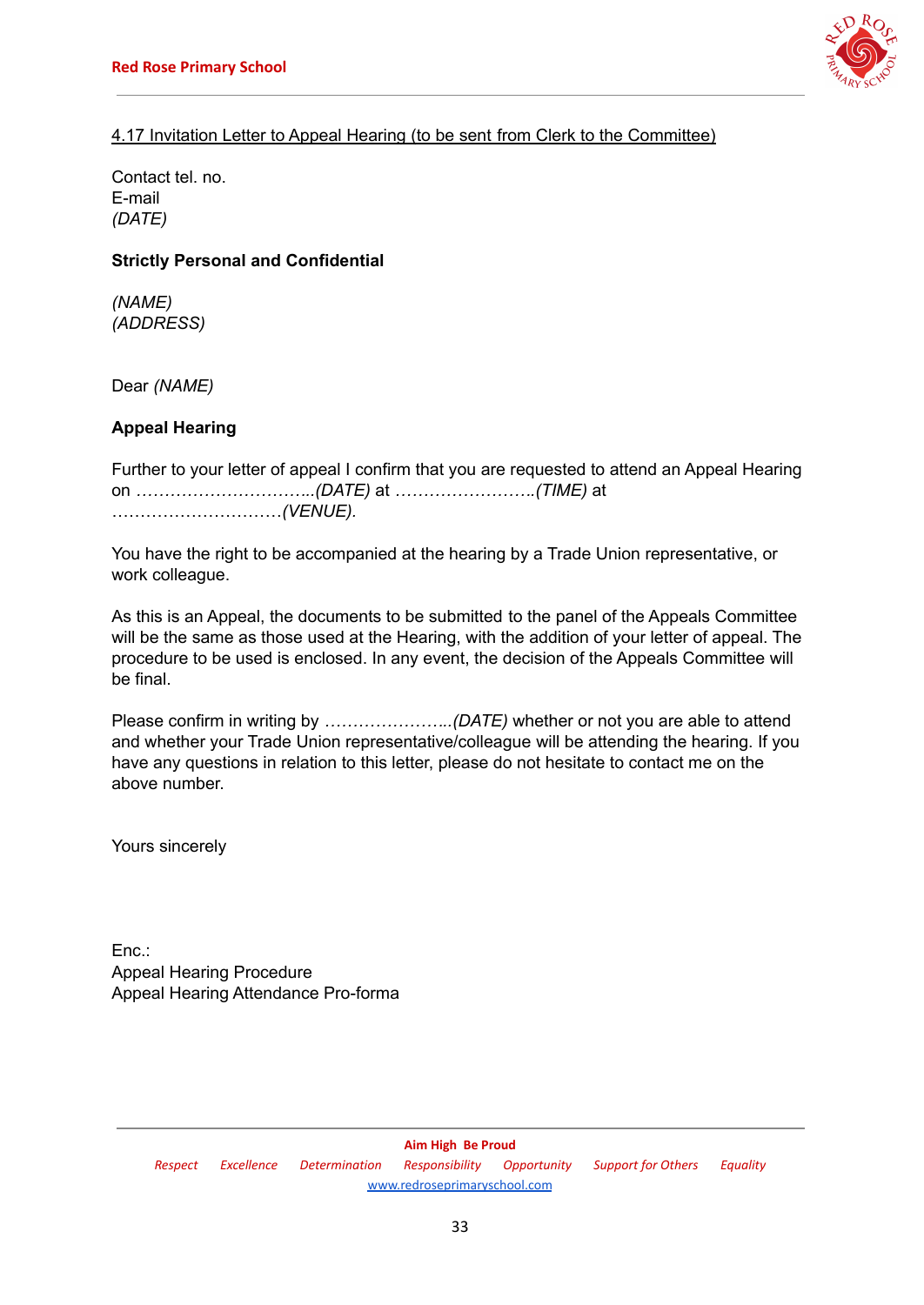

# **Appeal Hearing – attendance pro-forma**

(details below to be completed by SGSS prior to sending letter)

Mr / Mrs or Ms ………………………………………………….

School …………………………………………………….

I confirm that I \*will / will not be attending the meeting to be held in …………….….. on ……………… at …………………….

My \*representative/colleague will also / will not be in attendance.

\* Please delete as necessary

| Name:      |  |
|------------|--|
| Signature: |  |
| Date:      |  |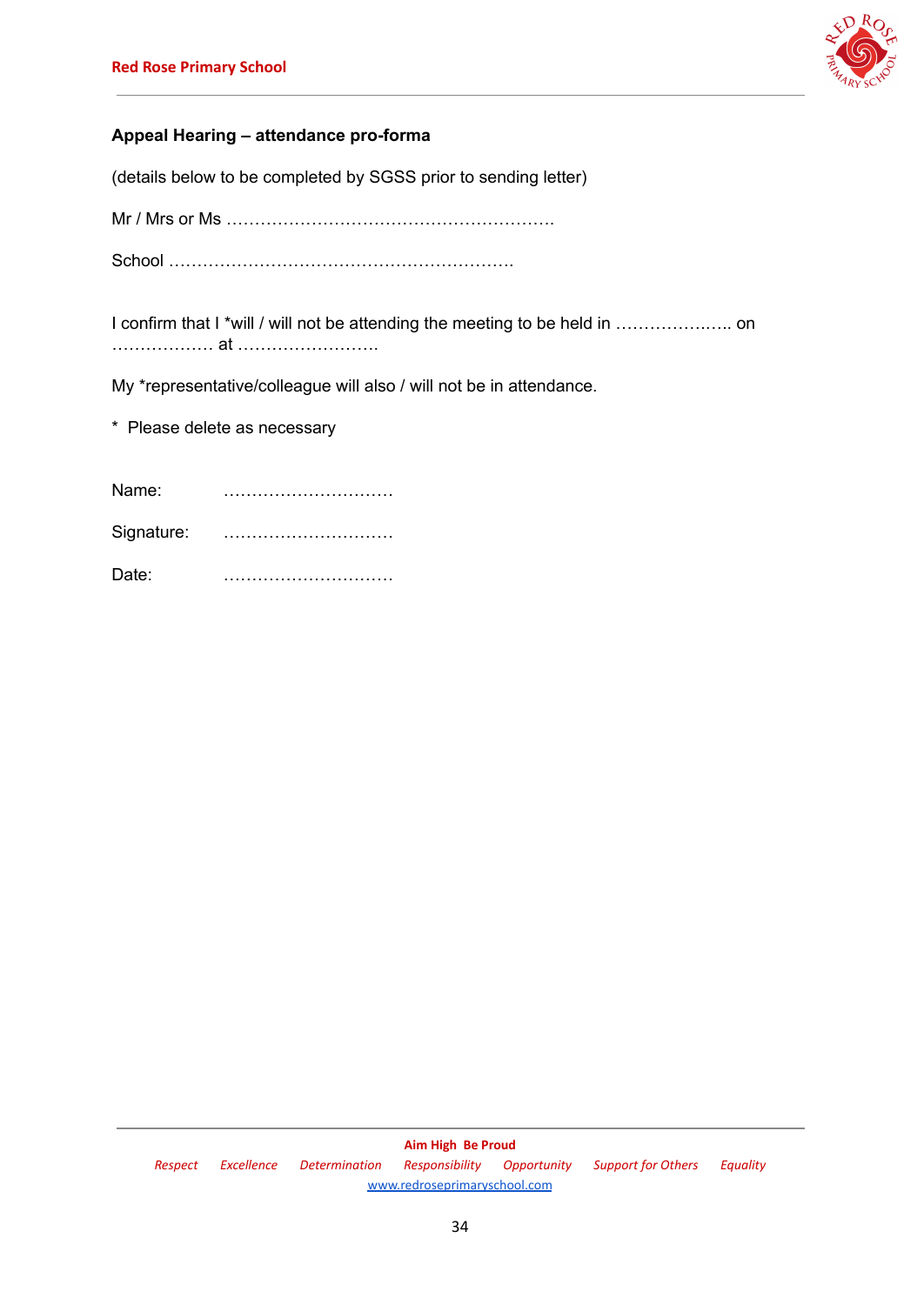

## **5. Procedure to be followed at the Performance Hearing (with Headteacher)**

#### Statement of case by the Employer

- 1. The HEADTEACHER will put the case in the presence of the TEACHER and his/her representative.
- 2. The TEACHER (or his/her representative) will have the opportunity to ask questions of the HEADTEACHER on the evidence given by them.

#### Statement of case by the Teacher

- 3. The TEACHER (or his/her representative) will put the case in the presence of the HEADTEACHER.
- 4. The HEADTEACHER will have the opportunity to ask questions of the TEACHER.

#### Summing Up

5. The HEADTEACHER and the TEACHER (or his/her representative) will have the opportunity to sum up their cases if they so wish.

#### Consideration by Headteacher

6. The HEADTEACHER will deliberate in private, only recalling the TEACHER (and his/her representative) to clear points of uncertainty on evidence already given.

#### **Decision**

7. When the HEADTEACHER has reached a decision the TEACHER will be invited back in and informed of the decision verbally if requested. Written confirmation will be sent to the teacher within 5 school days.

**6. Procedure to be followed at the Final Performance Hearing (with Governors)** The Chair of the Committee will invite all parties present to introduce themselves and their role in the hearing. NB. A representative from Human Resources must be present at the hearing. A representative from School & Governor Support Service may attend if appropriate.

#### Statement of case by the Employer

- 8. The HEADTEACHER will put the case in the presence of the TEACHER and his/her representative.
- 9. The TEACHER (or his/her representative) will have the opportunity to ask questions of the HEADTEACHER on the evidence given by them.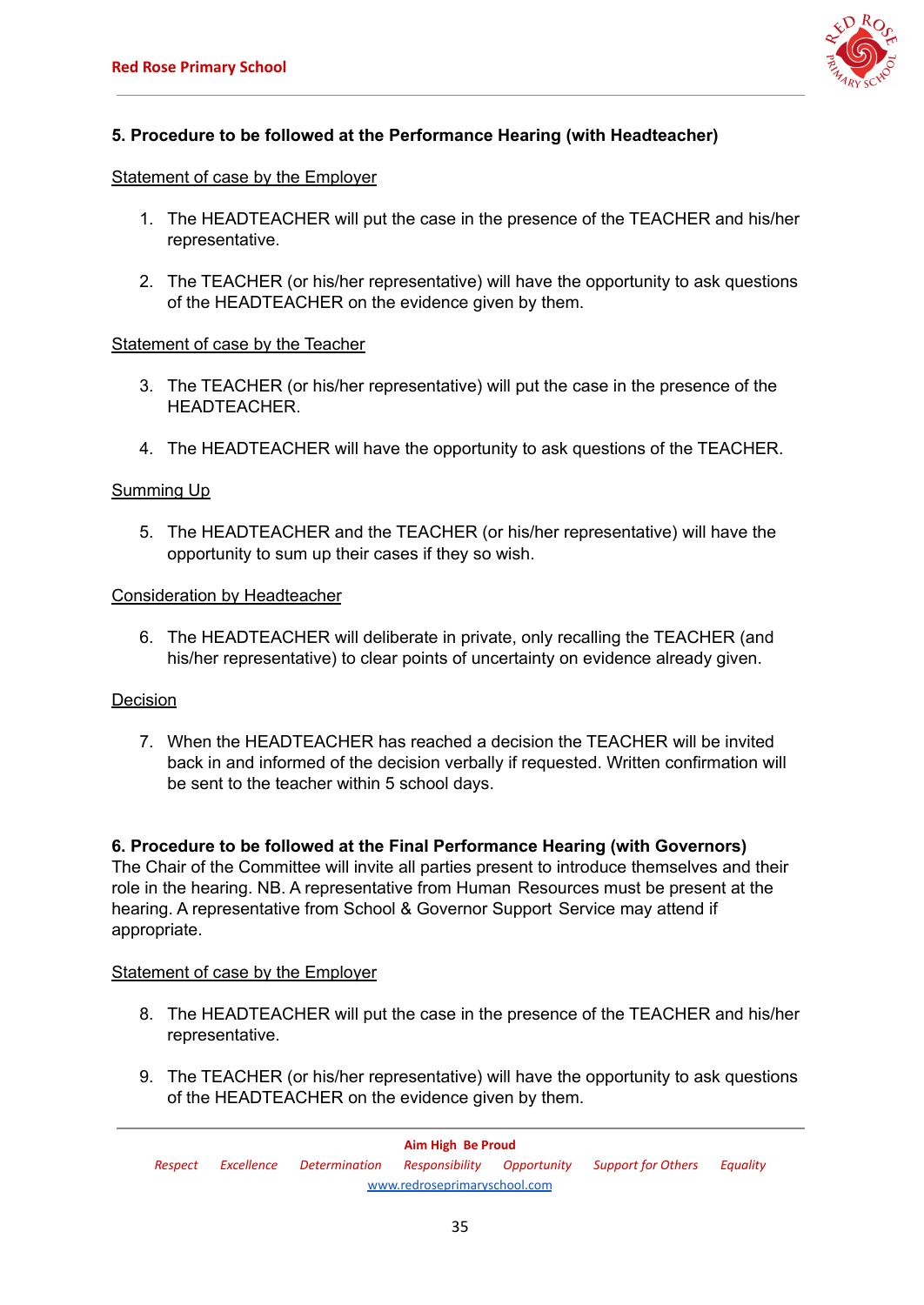

10. The MEMBERS OF THE COMMITTEE, AND LOCAL AUTHORITY REPRESENTATIVES will have the opportunity to ask questions of the HEADTEACHER.

## Statement of case by the Teacher

- 11. The TEACHER (or his/her representative) will put the case in the presence of the **HEADTEACHER**
- 12. The HEADTEACHER will have the opportunity to ask questions of the TEACHER.
- 13. The MEMBERS OF THE COMMITTEE, AND LOCAL AUTHORITY REPRESENTATIVES will have the opportunity to ask questions of the TEACHER.

#### Summing Up

14. The HEADTEACHER and the TEACHER (or his/her representative) will have the opportunity to sum up their cases if they so wish.

#### Parties to Withdraw

15. The HEADTEACHER and the TEACHER (and his/her representative) to withdraw.

#### Consideration by committee

16. The MEMBERS OF THE COMMITTEE, AND LOCAL AUTHORITY REPRESENTATIVES will deliberate in private, only recalling the HEADTEACHER and the TEACHER (and his/her representative) to clear points of uncertainty on evidence already given. If recall is necessary, both parties are to return notwithstanding only one is concerned with the point giving rise to doubt.

## Decision

17. When the COMMITTEE has reached a decision the HEADTEACHER and the TEACHER (and his/her representative) will be invited back in and informed of that decision verbally if requested. Written confirmation will be sent to the teacher within 5 school days.

## **7. Procedure to be followed at the Appeal Hearing**

The Chair of the APPEALS COMMITTEE will invite all parties present to introduce themselves and their role in the hearing. NB. A representative from Human Resources must be present at the hearing. A representative from School & Governor Support Service may attend if appropriate. The purpose of the hearing, how it will be conducted and the powers of the APPEALS COMMITTEE should be explained.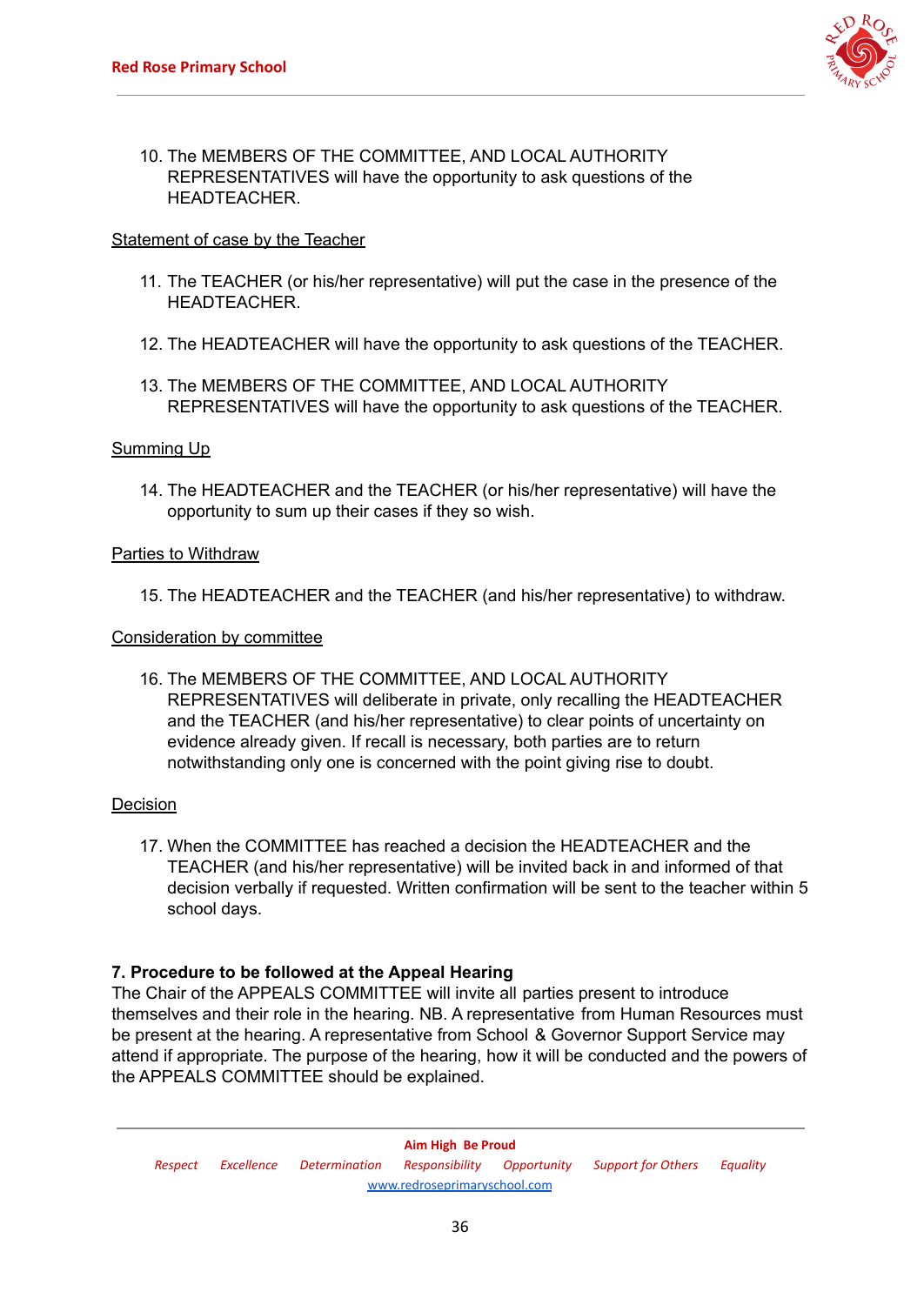

The PRESENTING OFFICER(S) at the appeal hearing will be the Headteacher and/or a nominated Governor from the Final Performance Hearing Panel.

It will depend on the extent of the grounds for appeal as to whether the appeal will require a re- hearing of the facts or whether it may be limited to particular issues such as the extent of the sanction imposed.

#### Statement of case by the Teacher

- 1. The TEACHER (or his/her representative) will put the case in the presence of the PRESENTING OFFICER(S).
- 2. The PRESENTING OFFICER(S) will have the opportunity to ask questions of the TEACHER.
- 3. The members of the APPEALS COMMITTEE and LOCAL AUTHORITY REPRESENTATIVES will have the opportunity to ask questions of the TEACHER.

#### Statement of case by the Employer

- 4. The PRESENTING OFFICER(S) will put the case in the presence of the TEACHER and his/her representative.
- 5. The TEACHER (or his/her representative) will have the opportunity to ask questions of the PRESENTING OFFICER(S).
- 6. The members of the APPEALS COMMITTEE and LOCAL AUTHORITY REPRESENTATIVES will have the opportunity to ask questions of the PRESENTING OFFICER(S).

#### Summing Up

7. The PRESENTING OFFICER(S) and then the TEACHER (or his/her representative) will have the opportunity to sum up their cases if they so wish.

#### Parties to Withdraw

8. The PRESENTING OFFICER(S) and the TEACHER (and his/her representative) withdraw from the hearing.

#### Consideration by the APPEAL PANEL

9. The members of the APPEALS COMMITTEE and LOCAL AUTHORITY REPRESENTATIVES will deliberate in private, only recalling the PRESENTING OFFICER(S) and the TEACHER (and his/her representative) to clear points of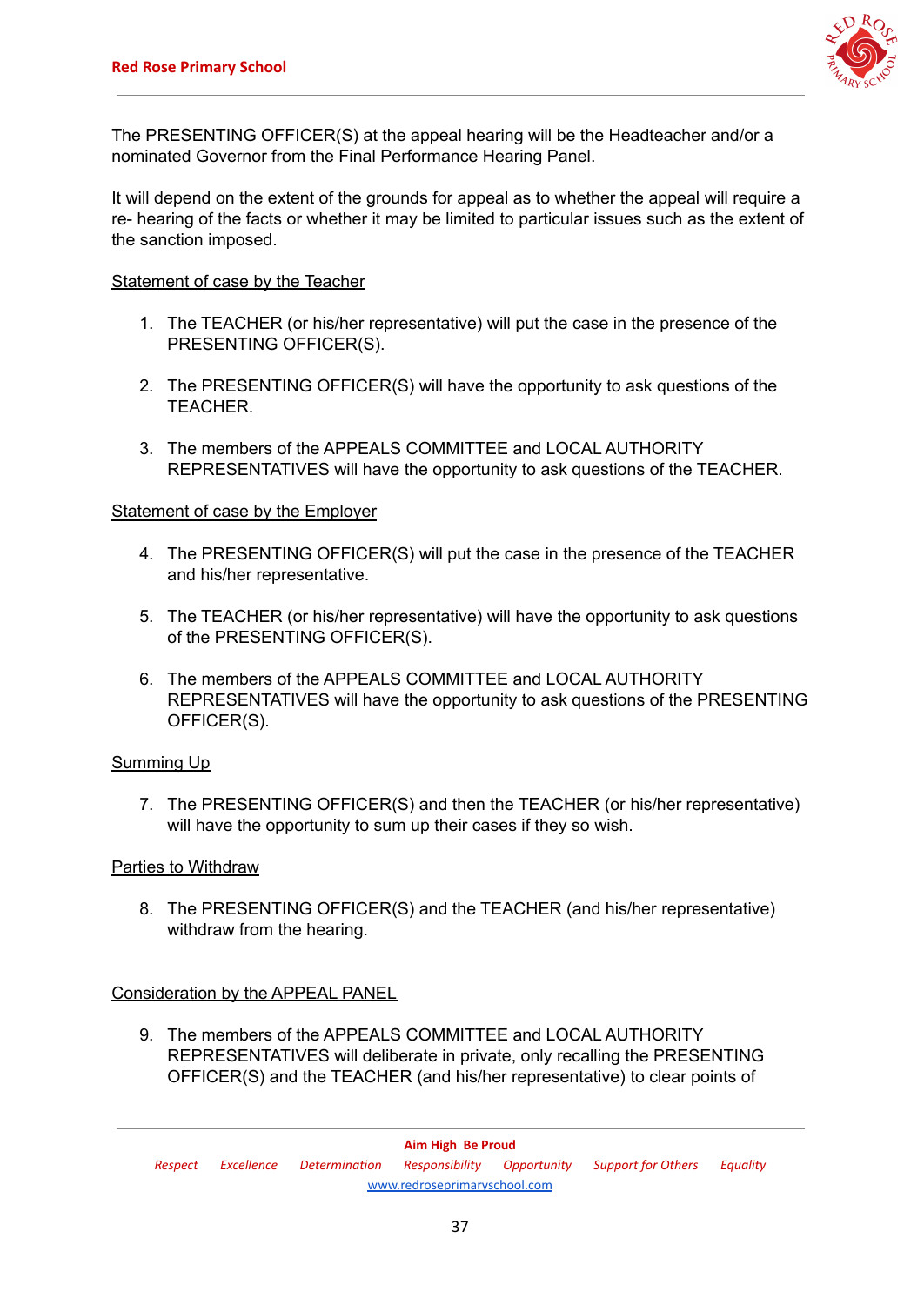

uncertainty on evidence already given. If recall is necessary, both parties are to return notwithstanding only one is concerned with the point giving rise to doubt.

#### Decision

10. When the APPEALS COMMITTEE has reached a decision the TEACHER (and his/her representative) and the PRESENTING OFFICER(S) will be invited back in and informed of that decision if requested. Written confirmation will be sent to the teacher in 5 school days.

#### **8. Further information**

#### 8.1 Confidentiality

The school complies with all relevant statutory obligations. For more information please contact the school directly.

The school privacy notice provides more specific information on data collected and how it is handled, a copy of which can be accessed from the school.

If you have any concerns about how your data is handled, please contact either the school Data Protection Officer (details available from the school office), or the Information Commissioner's Office.

#### 8.2 Publicising/distribution of the policy

A copy of this policy should be held in an easily accessible central location within the school. A copy can also be viewed via the Schools Extranet, if the school buys into this SLA.

New teachers will be informed of the existence of this policy as part of their formal induction.

#### 8.3 Reviewing the policy

The operation of this policy will be kept under review and such changes will be made to the policy as deemed appropriate following necessary consultation with the trade unions and Local Authority.

#### 8.4 Equality and diversity

The Council's vision is of an Altogether Better Durham comprising two key components of an Altogether Better Place which is Altogether Better for People. Within this vision are three key equality objectives, set out in the Single Equality Scheme, to provide high quality accessible services to all, be a diverse organisation and work with others to promote equality countywide. These objectives apply both in the delivery of services and in relation to Durham County Council employment practices. The Council is committed to including equalities in everything that it does. This includes the elimination of unlawful discrimination, promoting diversity as a positive force and valuing and celebrating a diverse workforce and community.